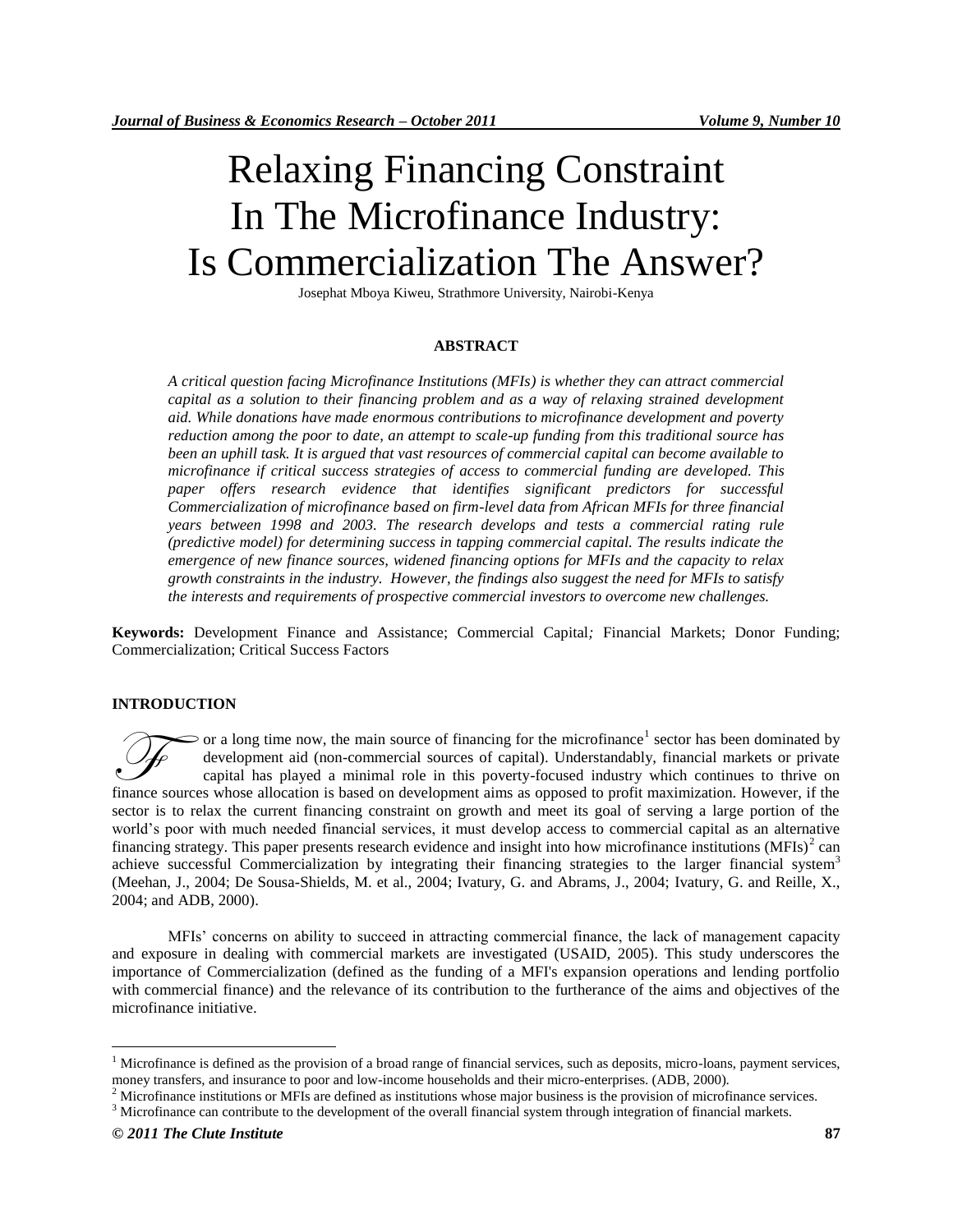# **RELEVANT LITERATURE AND MICROFINANCE FUNDING ENVIRONMENT**

The definitions of the word "commercialization" include the following terms: managing on a business basis, expansion of profit-driven or commercially-oriented microfinance; and financing microfinance operations for the poor from commercial sources (Christen and Drake, 2001; Poyo and Young, 1999; Charitonenko, S. et al., 2004; Halpern and Kelly, 2002; Dunford, C., 2000; Christen, R., 2000; ADB, 2000; and Kiweu, J.M. and Biekpe, N., 2005). The term also refers to the evolution of MFIs from donor-driven to market-driven microfinance. This paper adopts a comprehensive view of microfinance commercialization (defined as the funding of a MFI's expansion operations and lending portfolio with commercial finance) and considers use of commercial sources as part of the definition.

# **Relevant Literature**

The literature on microfinance is abundant, but the majority of the studies tend to be descriptive with little evidence and tentative research findings due to inadequate data. Early studies in the microfinance sector were faced with the problem of data unavailability for rigorous empirical analysis. Subsequently, a few studies have begun to offer in-depth analysis of specific topics and dimensions (Meehan, J., 2004). Notwithstanding, these studies have contributed to a better understanding of the general issues and emerging trends in microfinance development. The studies and survey cases related to the idea of commercializing microfinance<sup>4</sup> are focused on conceptual industry trends rather than empirical perspectives.

Maria Otero (1997) acknowledges that commercialization is inevitably necessary for microfinance to prevail beyond our lifetime (Halpern and Kelly, 2002). McKee, K. (2001) also states, "financial growth with commercial debt has become more common in mature microfinance markets". Certainly the changing landscape in financing microfinance is tending towards the domain of the commercial markets and away from the donor-world (Rhyne, E. (1998); Christen, R. and Drake, D., 2001; CGAP, 2002; USAID, 2005; Halpern and Kelly, 2002; and IFC, 2001).

A recent survey by CGAP of 144 MFIs from around the world found that over 90% still feel donor funding is the most appropriate form of financing (De Sousa-Shields, M. and Frankiewicz, C., 2004). A number of studies have emphasized the challenge MFIs are likely to face in accessing commercial funds (Halpern and Kelly, 2002; ADB, 2000; USAID, 2005; and Meehan, J., 2004). This is expected because approaches to raise funds from the commercial markets are not well developed. However, the change from traditional methods of funding (such as donations) is essential, and therefore the transformation process is inevitable to escape from the donor trap.

Pioneers and promoters of microfinance development agree that commercialization is the most appropriate financing strategy for the microfinance sector (Mcgillivrary, G., 2002; Halpern and Kelly, 2002). This paper addresses the central question of how MFIs can access commercial capital and become part of the larger financial system, and it examines the strategy of commercialization, in general, and, in particular, seeks to contribute to the debate by availing evidence based on the experience of African MFIs, as well as the extent of integration of MFI financing to the financial markets. It develops the pathway through which a MFI can become part of the financial landscape and investigates the factors that underpin success in commercializing microfinance institutions.

### **Traditional View**

The appropriate method of financing microfinance has been a fundamental issue of concern over the last five years. Proponents of poverty-focused microfinance (Charitonenko, S., 2003) believe that microfinance, as a social product, should not be offered on a for-profit basis. The basis of this argument is that pioneer institutions in the sector were non-profit making, mostly microfinance NGOs that were favoured by non-commercial capital. This created the unique precedence where funding continued to come from "donor sources", hence the name donor

<sup>&</sup>lt;sup>4</sup> This paper considers commercial microfinance to be the provision of microfinance services based on a for-profit agenda and sustainable principles. It also includes embracing commercial attitudes and beliefs as well as market-based practices for efficient delivery of financial services to a customer base that is essentially poor.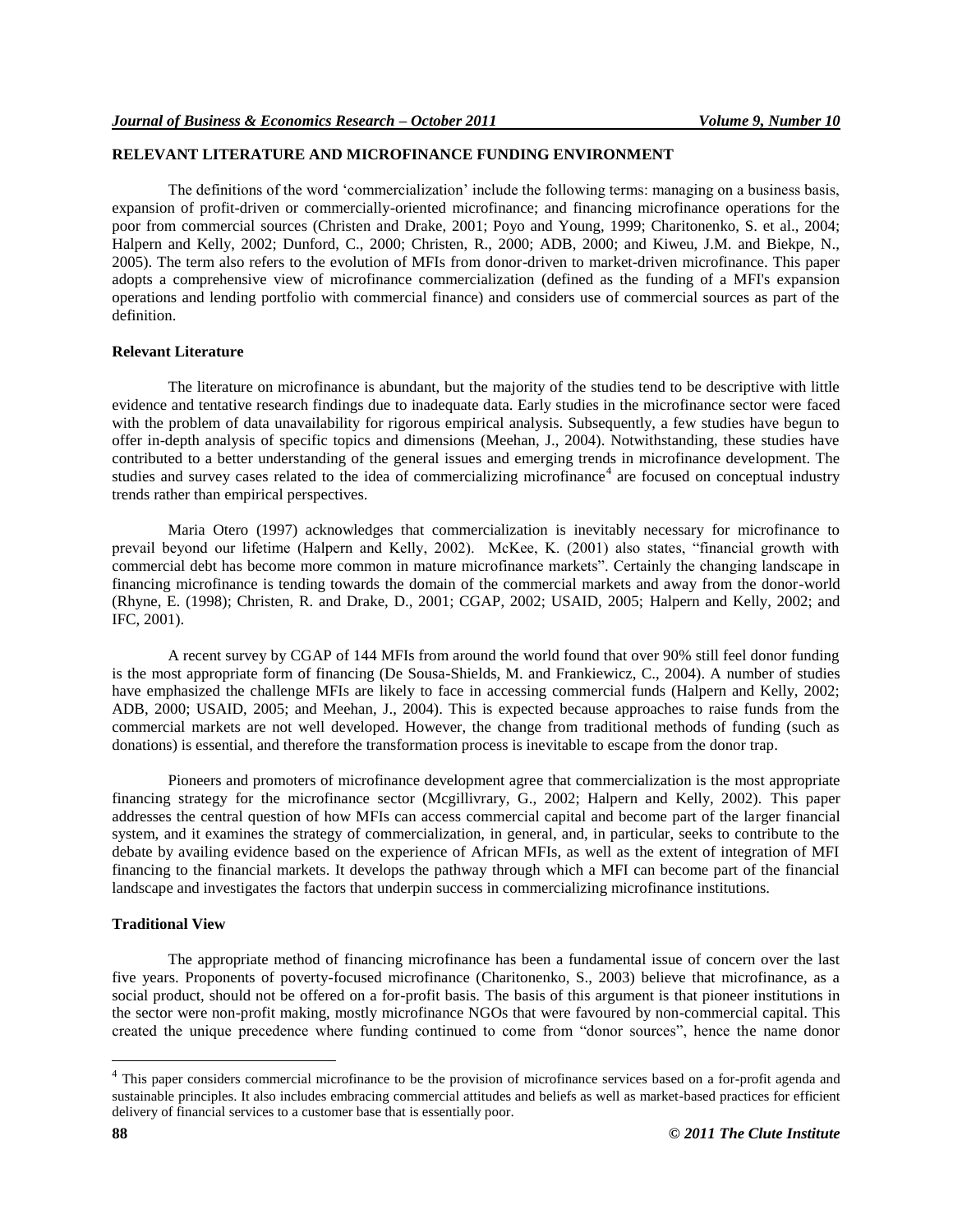industry. As a result, allocation of capital is based on development aims as opposed to profit maximization (De Sousa-Shields, M. and Frankiewicz, C., 2004).

The main concern of the adoption of the cmmercialization process is called mission drift<sup>5</sup> by international microfinance professionals because the industry is mostly driven by a social mission (Christen, R., 2000; Rhyne, E., 1999; and Dunford, C., 2000). According to this school of thought, MFIs require loan capital that is not charged on a commercial basis and embracing commercial practices would hurt their core clients. While the traditional view of microfinance funding has evolved over time, the transition from traditional funding sources to commercial capital has been a struggle for many MFIs because of the donor influence.

#### **Commercial View**

Proponents of commercialization argue that there is a direct relationship between the growth of an organization and the need for external financing. All things being equal, the higher the rate of asset growth, the greater the need for external financing will be (Upneja and Dalbor, 2001, and Vasilious and Karkaziz, 2002). Funding growth with commercial debt has become more common in mature microfinance markets such as Indonesia, Latin America, Bosnia, Uganda, Morocco, Ghana and Sri Lanka (McKee, K., 2001, and Charitonenko, S. et al., 2004). Meehan, J. (2004) observes that the industry is quickly transforming, but its funding approach is still sandwiched between donations and a transition to commercial sources.

From the commercial point of view, the practice of commercial microfinance observes the principle of offering financial services to the poor on a sustainable basis and believes that financing should therefore not be tied to donations only. Recent studies (Meehan, J., 2004; Charitonenko, S. et al., 2004, and De Souza, M. et al., 2004) show an increasing interest by the commercial markets in financing microfinance. Both are motivated by the huge funding gap of \$300 billion and exploration for other sources by MFIs. Sustainable development for microfinance now depends upon capacity of MFIs to access additional capital.

#### **DATA AND METHODOLOGY**

For this study, cross-country data of 103 African MFIs were sampled from the MIX MARKET ™ webbased microfinance information database. MIX MARKET ™ (Microfinance Information eXchange) is a global database with data on 435 MFIs, 68 investors and 112 partners at the time (2004) of this study.

#### **Data Collection and Sample Description**

The sampling frame consists of the total population of African MFIs contributing data to the MIX between 1998 and the end of calendar year 2003. This constituted 188 African firms. According to Ozkan (2001), Peyer; U.C. and Shivdasani, A., 2001; Hendricks, K.B. and Singhal, V.R., 2001) and Laitinen (2002), the sampling criterion for the inclusion of a firm in the model was defined as those MFIs with financial data for three consecutive years between 1998 and 2003. This definition resulted in a final sample of 103 MFIs and 309 observations after eliminating firms with missing observations or those with non-continuous data series. This represented 55% of the total population of all 188 Africa firms drawn from 21 countries.

#### **Measuring Success in Commercialization: Conceptualization of the Dependent Variables**

The measure of success in commercialization was one of the challenges of this study. Two measures of the likelihood of success in Commercialization were investigated at two levels and constructed as:

### *Level I Success of Measure: Leverage Multiplier Added*

Success in level I was measured by a single cardinal measure for gauging the probability of success in tapping the commercial markets. This measure was defined as the *equity multiplier* (**EM**), which is the basic ratio of

 $5$  The conflict on commercialization and its impact on depth of outreach relates to the trade-off between commercialization (concern for profit maximization) and the provision of financial services to the poor and the poorest. Relating to commercialization studies in Asian countries, Charitonenko, S. et al. (2004) proves that experience to date indicates that there have been no negative effects of commercialization serving the poor because of the continued existence of a demand/supply gap.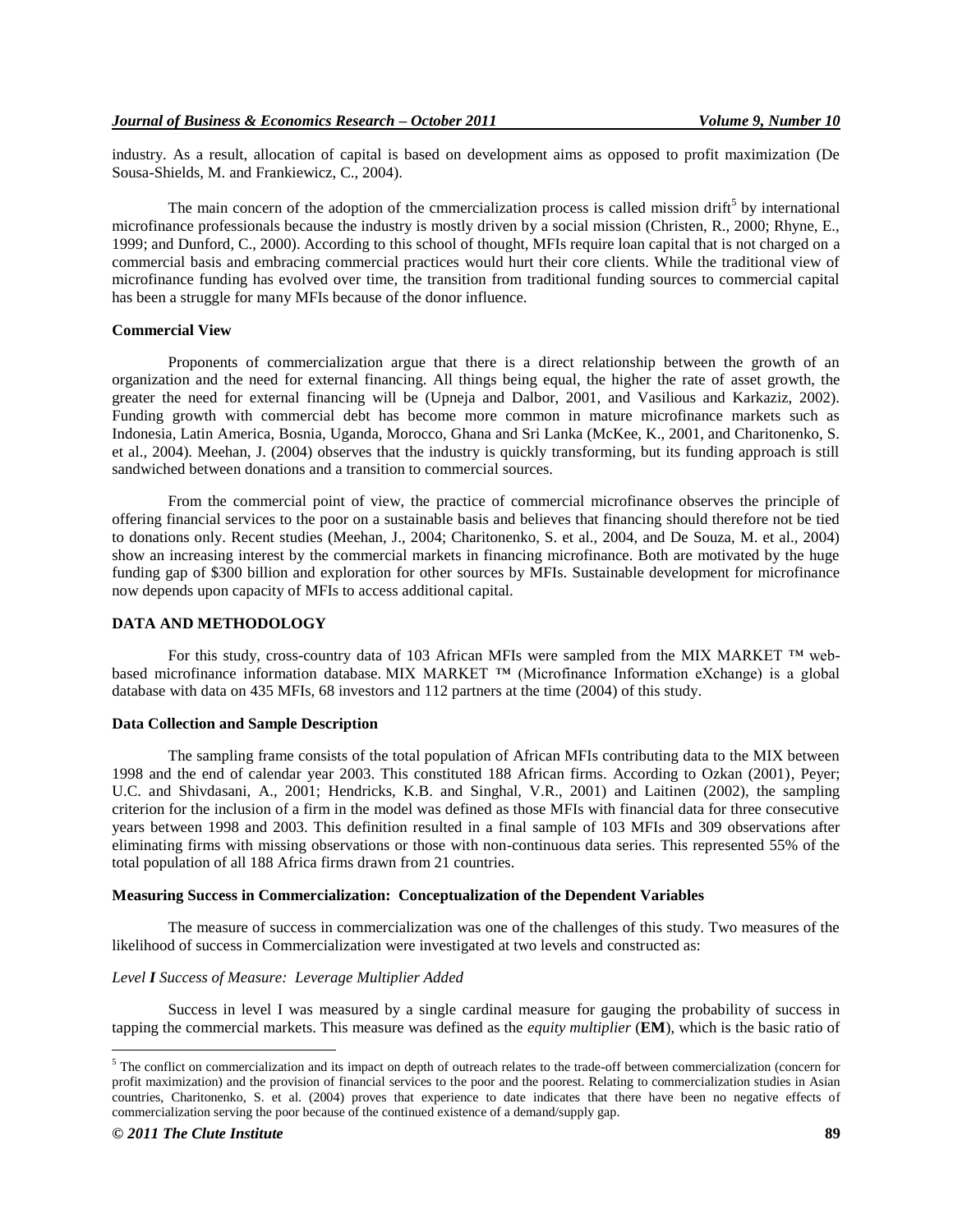(3)

total assets to equity (sometimes called capital). It represents the amount of assets supported by each shilling of equity/capital. Using the traditional balance sheet equation, total assets are financed by either equity or liabilities (**L**).

#### $ASSETS(A) = LIABILITY(L) + EQUITY(E)$ (1)

Equity multiplier is therefore expressed as total assets (**A**) divided by total equity (**E**).

$$
EM = A/E \tag{2}
$$

This ratio is the inverse of the capital ratio used by banks to evaluate financial distress and capital adequacy (Panday, 1981; Whitaker, 1999; Demirguc-Kunt, A. and Maksimovic, V., 1998; Pille and Parade, 2002; Motwal, 2002, and Ozkan, A., 2001). An increase in EM indicates a higher level of commercial financing (**L**) or debt financing. When this ratio is 2:1, it represents 50% financing by interest-paying liabilities (debt). The ratio, therefore, indicates the degree of financial leverage. If a MFI has no debt (that is if **L** tends to zero), the EM is equal to one [1] and it increases as more debt is taken into the balance sheet. This increase in financial leverage over time was defined as **LMA** (leverage multiplier added) and is formulated as:

# *EM Rating* $(t+1)$  – *EM Rating* $(t)$   $\geq$  *LMA*

The equity multiplier rating is by itself a measure of how successful a MFI was in attracting commercial financing. LMA is maximized if the EM rating increases from one period to the next. Success in commercialization was measured by the demonstrated increase of LMA (*t+1)* compared to that of the previous period. Thus, the relative change in EM rating for two consecutive years over a three-year time interval (between 1998 and 2003) was used to classify sample MFIs into successful and less successful in commercialization (Hendricks, K. and Singhal, 2001, and Jain, B.A., 2001). The increase in relative LMA in years 1 and 2 was used rather than over the three-year interval in order to provide a control measure for chance events. Thus success, as defined in this way, captures a working commercial financing strategy rather that erratic movements that result from business cycles (St. John, C.H. et al., 2000, and Laitinen, E.K., 2002).

Those MFIs that demonstrated an increase in LMA rating in both periods 1 and 2 were classified in the model as successful and coded **1,** while those that showed a decline in relative LMA were classified as less successful and coded **0.** This measure of success used for the binary classification of the sample resulted in 55 successful and 48 less successful MFIs.

# *Level II Measure of Success: Commercialization Index*

The second success measure of commercialization is a composite index called commercialization index or C-index. This is a ranked measure of success estimated as a factor of several integrated financial performance measures (Neely, A. et al., 2000). The performance measures seek to convey relevant dimensions of sustainable success in commercial microfinance from the viewpoint of a potential investor. The index aggregates nine performance indices and 15 measurement criteria - *m* 1-15 weighted on a scale of -12 to 12 and centered at zero. The following indices were used to form the data for index construction:

- 1. Access to commercial funding; (equity multiplier rating [*EMR*]- *m1)* **, P i 1**
- 2. Sustainable growth rate (SGR); (return on equity [*ROE*]- *m2*-), (total asset growth % [*TAG*] –*m3),* (return on assets  $[ROA]$ -  $m_4$ ),  $\mathbf{P}_{12}$
- 3. Service quality; (number of borrowers  $[NB] m_5$ ), **P** i<sub>3</sub>
- 4. Quality of portfolio (control for rapid growth); (portfolio at risk [*PAR*]-*m6),* **P i4**
- 5. Earning potential and long-term viability of the MFI; (net interest position [*NIP*]- *m7*), (return on equity [*ROE*]- *m2), (*inflation [*i*]*- m8), (c*ommercial lending rate [*lR*]*- m9),* **P i 5,**
- 6. Country level of economic growth;  $[GDP-r]$   $m_{10}$ , (growth –retrenchment  $[G-R]$ - $m_{11}$ ),  $P_{16}$
- 7. Cash flow adequacy; (Internal cash ratio [*ICR*]-*m12), (o*perating self-sufficiency [*OSS*]-*m13)* and, **P i7**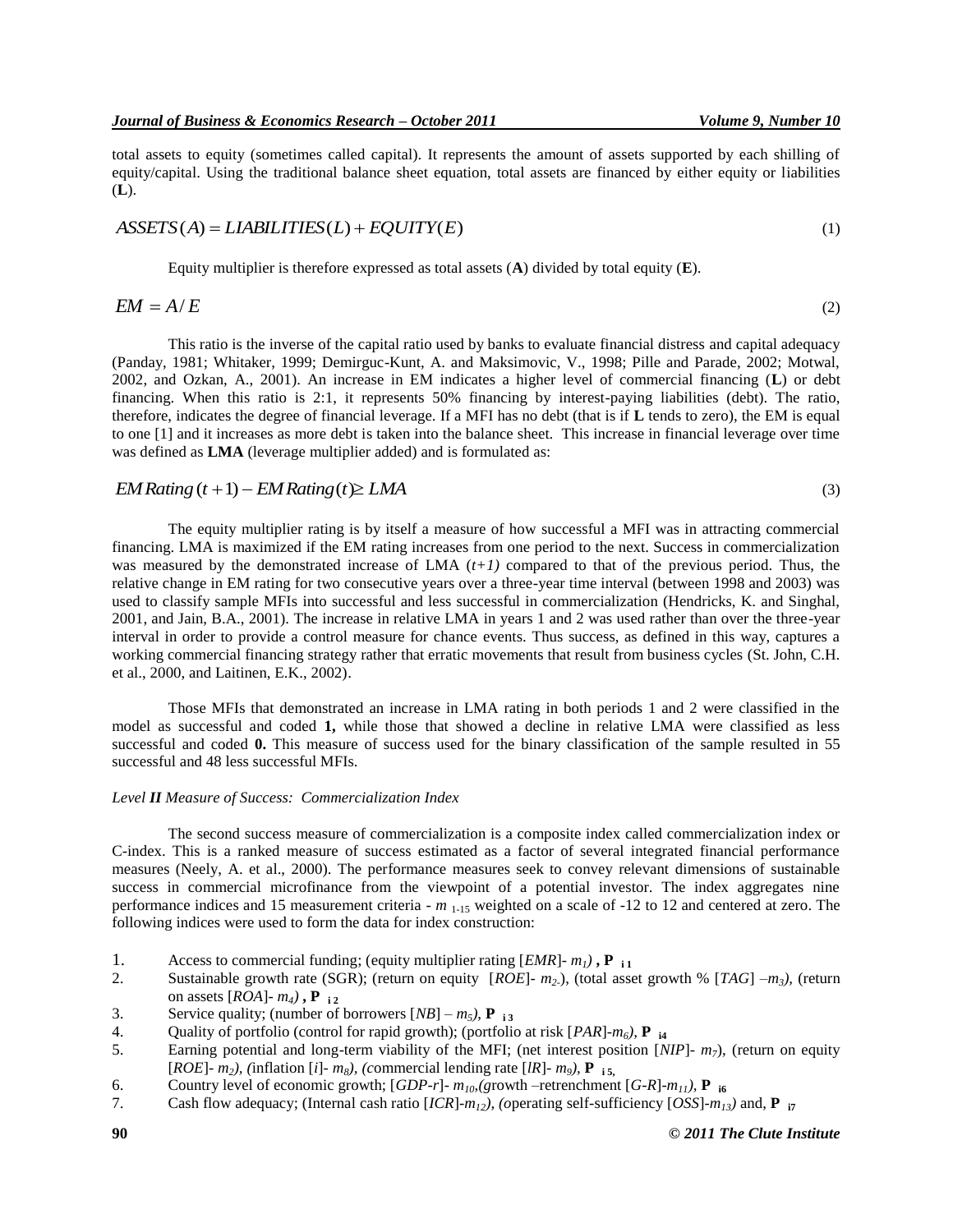- 8. Financial distress and mortality risk; (capital ratio  $[CR]$ - $m_{14}$ , **P is** 9. Financial reporting transparency/standard; (information opacity/diness)
- 9. Financial reporting transparency/standard; (information opacity/disclosure level [*OL*]-*m15)* **P i 9**

Table 1 lists performance criteria variables and their definitions and references, as appropriate and as selected in estimating the C-index. The performance measure  $m<sub>l</sub>$  indicates effective access to commercial funding, while the set of measures  $m_2 - m_4$ ,  $m_7$  and  $m_{13}$ , were converted into ratios that reflect the earning potential of a MFI. All the other measures are either closely related to cash flow generation and/or they support an environment for strong financial performance. The purpose of measurement criteria is also indicated, capturing investors' attitude toward risk and expectation for returns.

| Variable $(m)$<br><b>Definitions</b>              | <b>Theoretical Relationship</b>                                                                                      | <b>Support</b>                                                                                                                                                                                                                                                                               |
|---------------------------------------------------|----------------------------------------------------------------------------------------------------------------------|----------------------------------------------------------------------------------------------------------------------------------------------------------------------------------------------------------------------------------------------------------------------------------------------|
| $M_1$ - Equity multiplier<br>rating<br>(EMR)      | Financial leverage, access to<br>commercial funds                                                                    | +Ve; Kolari, J. et al. (2002); Peyer, U.C. and Shivdasani, A. (2001);<br>Vasiliou & Karkaziz (2002).                                                                                                                                                                                         |
| $M_2$ - Return on equity<br>(ROE)                 | Profitability for shareholders<br>and proxy for sustainable<br>growth, and relative high<br>growth potential         | +Ve; Demirguc-Kunt, A. and Maksimovic, V. (1998); Harris and Raviv<br>(1990); Vasiliou and Karkaziz (2002); Hasan, I.and Marton, K. (2003);<br>Ozkan, A. (2001); St. John, C.H. et al. (2000).                                                                                               |
| $M_3$ - Total asset<br>growth $(TAG)$             | Total funding gap and<br>requirement. Portfolio<br>investment proxy                                                  | +_Ve; Watson and Wilson (2002); Vasiliou and Karkaziz (2002); Upneja<br>andDalbor (2001); Gibson, B. (2002); Demirguc-Kunt, A. and Maksimovic,<br>V. (1998); Hendricks, K.B. and Singhal, V.R. (2001); Watson, R. and<br>Wilson, N. (2002); Konish, M. and Yasunda, Y. (2003);               |
| $M_4$ - Return on assets<br>(ROA)                 | Profitability of MFI                                                                                                 | +Ve; Kolari, J. et al. (2002); Hussain Md., M. and Hoque, Z. (2002); Hasan,<br>I.and Marton, K. (2003); Demirguc-Kunt, A. and Maksimovic, V. (1998);<br>Ozkan, A. (2001); St. John, C.H. et al. (2000); Vasiliou and Karkaziz (2002).                                                        |
| $M_5$ - Number of<br>borrowers $(NB)$             | Defines size, is sign of growth<br>and good service quality.<br>Proxy for effective demand                           | +Ve; WOCCU $(2003)$ ;                                                                                                                                                                                                                                                                        |
| $M_6$ - Portfolio at risk<br>(PAR)                | Asset quality and riskiness of<br>portfolio (loan default level)<br>and/or measure of riskiness of<br>MFI            | -Ve; Jacobson, T. and Robzbach, K. (2003); Barrios, V.E. and Blanco, J.M.<br>(2003); WOCCU (2003); Pille, P. and Parade, J.C. (2002); Clarence, N.W.<br>$(2001)$ ; MIX $(2006)$ .                                                                                                            |
| $M_7$ - Net interest<br>position $(NIP)$          | Earning potential                                                                                                    | $+Ve$ ; Hussain Md., M. and Hoque, Z. (2002).                                                                                                                                                                                                                                                |
| $M_8$ - Annual inflation<br>(i)                   | Benchmark for high earning<br>potential and good financial<br>health. Adequate equity<br>capitalization if ROE $> i$ | +Ve; Demirguc-Kunt, A. and Maksimovic, V. (1998).                                                                                                                                                                                                                                            |
| $M_9$ - Commercial<br>lending rate ( $LR$ )       | Benchmark for wealth creation<br>and repayment capacity if<br>ROE > LR                                               | +Ve; Demirguc-Kunt, A. and Maksimovic, V. (1998).                                                                                                                                                                                                                                            |
| $M_{10}$ - Gross domestic<br>product (GDP)        | Macro-economic expansion<br>and level of development,<br>control for country differences                             | +Ve; Jeng and Wells (2000); Laitinen (2002); Demirguc-Kunt, A. and<br>Maksimovic, V. (1998);                                                                                                                                                                                                 |
| $M_{11}$ - Growth -<br>Retrenchment $(G-R)$       | Portfolio investment overtime                                                                                        | +Ve; St. John, C.H. et al. $(2000)$ ;                                                                                                                                                                                                                                                        |
| $M_{12}$ - Internal cash<br>ratio $(ICR)$         | Liquidity and cash flow<br>adequacy                                                                                  | +Ve; Laitinen (2002); Kang and Long (2001); Metwally, M.M. (1997);<br>Peyer, U.C. and Shivdasani, A. (2001); Hasan, I. and Marton, K. (2003);<br>Berger et al. (1995);                                                                                                                       |
| $M_{13}$ - Operating self-<br>sufficiency $(OSS)$ | Cost coverage from operating<br>income                                                                               | +Ve; Hussain Md., M. and Hoque, Z. (2002); Ozkan, A. (2001); MIX (2006);                                                                                                                                                                                                                     |
| $M_{14}$ - Capital ratio<br>(CR)                  | Financial distress, mortality<br>risk and capital adequacy.                                                          | -Ve; Laitinen (2002); Demirguc-Kunt, A. and Maksimovic, V. (1998); Pille<br>and Parade (2002); Metwally, M.M. (1997); Ozkan, A. (2001); Berger et al.<br>(1995); Hasan, I. and Marton, K. (2003); Konish, M. and Yasunda, Y.<br>(2003); Barrios, V.E. and Blanco, J.M. (2003); WOCCU (2003); |
| $M_{15}$ -Opacity level<br>(OL)                   | Level of information<br>disclosure and transparency                                                                  | +Ve; Berger, A.N. et al. (1995); Myers and Majluf (1984); Demirguc-Kunt,<br>A. and Maksimovic, V. (1998); Watson, R. and Wilson, N. (2002); MIX<br>(2006);                                                                                                                                   |

**Table 1: Financial Variables and Investor Criterion C-index Financial Ratio Variable Descriptions and Predicted Relationship with Commercialization**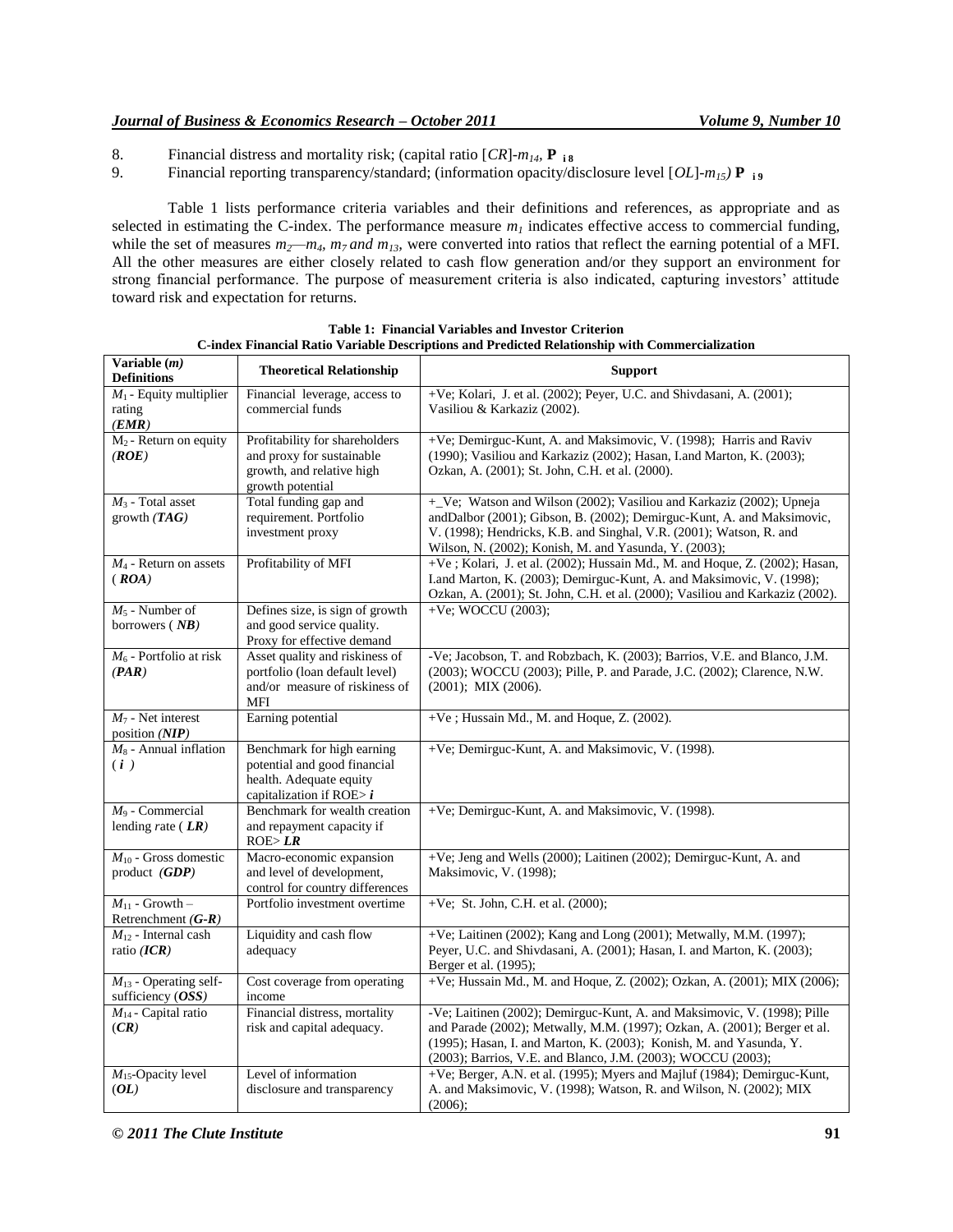#### *C-index Construction*

The index was modeled using a three-year time series data  $(2001-2003)$ . It uses the later two years'  $(2002 -$ 2003) data for development of the measure of future success and one year"s (2001) financial information for predicting the success in Commercialization over two years (Laitinen, 2002; Pille, P. and Paradi, J.C., 2002; and Kolari, J. et al., 2002). Index values are determined by a scoring process of the 15 criteria measures -*m* <sub>1-15</sub> (financial ratio variables) grouped in the nine indices. The C-index consists of both a weight and a commercial financing rating (CFR) component for each of the nine performance indices (Hendricks, K.B. and Singhal, V.R., 2001, and Laitinen, 2002). The following formula demonstrates how index values are obtained through the CFR scores of each MFI:

### **CIij** (Index 2002-2003) = **SUM{CFR** Scores [ **P** i 1, **P** i 2,, **P** i 3, **P** i4, **P** i 5, **P** i6, **P** i7, **P** i 8, **P** i 9  $|m|$ }

The measures of the index indicate the ease with which a MFI can tap capital from the wider financial market system. The index, therefore, defines the degree of commercial orientation and informs management of the likelihood of success, should the MFI decide to seek commercial funding.

The **CII**j index scores are scaled from  $0 - 25$ , with a maximum possible score of 25 whilst the least is 0. Higher CFR scores indicate the likelihood of successful commercialization. The median score (**M)** under this scale is 13 CFR scores, which is the critical value for the binary classification.

Classification of sample MFIs into successful and less successful in commercialization was based on the index values (or CFR scores), with the cut-off being the median score of 13 CFRs. The binary classification indicates those classified as "successful" and coded as **1,** while those scoring less than 13 CFRs were classified as "less successful" and coded as **0.** This measure of success used for the binary classification of the sample resulted in 45 successful and 58 less successful MFIs.

#### **Independent Variable Description**

The set of explanatory variables  $(x_1, \ldots, x_n)$  used were selected based on a literature review. This research intends to provide an exploratory analysis of investor attraction factors for the unique industry of microfinance. Indepth analysis of the 33 variables was carried to determine significant drivers of commercial funding. Table 2 provides a description of the independent variables used in this study.

The list of predictor variables can generally be categorized into firm level financial parameters and nonfinancial performance indicators (St. John, C.H., 2000). The set consists of three types of independent variables: 1) financial sustainability factors and the all-familiar traditional banking indicators of sound banking practice and safety in lending, 2) microfinance industry critical performance indicators and benchmarks, and 3) macro-economic factors included to mitigate the differences between countries and control for both observable and unobservable time effects (Laitinen, 2002, and Demirguc-Kunt, A. and Maksimovic, V., 1998).

#### **Research Methods: Model Estimation**

In this study, an examination of the relative importance of the 33 variables in explaining success in commercialization of African MFIs is undertaken. The focus is to develop significant predictors for successful commercialization. The main hypothesis for all the tests is: Success factors differ for MFIs that are less successful in commercialization than those that are not. In order to obtain robust results for the predictive ability of the explanatory variables and sub-models, their performance was tested with different estimation methods.

Initial tests use random forests technique (RF) to identify significant predictors of success. Besides being computationally effective, the method is proven not to overfit and is less sensitive to system complaints (noisy data) compared to convectional logistic regression and discriminant analysis methods (Laviriere, B. and Van den Poel, D., 2004).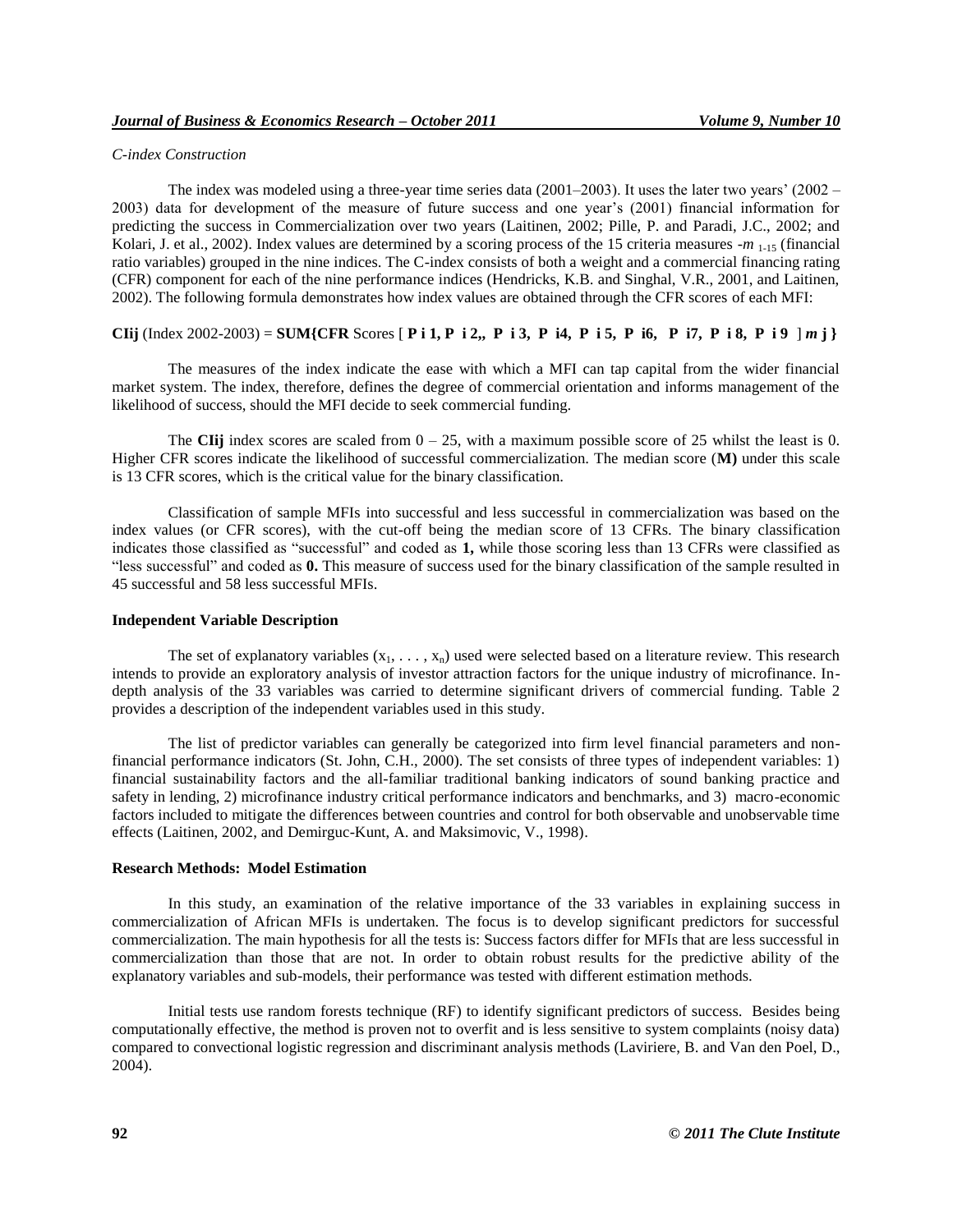| <b>Table 2: Independent Variables Description and Formulae</b>            |                                                                                                 |  |  |  |
|---------------------------------------------------------------------------|-------------------------------------------------------------------------------------------------|--|--|--|
| Predictor Variables Used in this Study (Notes, Notation Used in Analysis) |                                                                                                 |  |  |  |
| $X_1$                                                                     | Number of years since started operations (Maturity, AGE)                                        |  |  |  |
| $X_2$                                                                     | MFI supervision by the national central bank (Regulation, d_REGUL)                              |  |  |  |
| $X_3$                                                                     | Registration form (Legal structure, d_LFORM: fi, ngo, coop, bank)                               |  |  |  |
| $X_4$                                                                     | Portfolio Investment overtime or divesture (Growth-retrenchment, d_GRPOST)                      |  |  |  |
| $X_5$                                                                     | Profit margin (Sustainability level, PROFIT)                                                    |  |  |  |
| $X_6$                                                                     | Efficiency in operations (operating efficiency, OEXPR)                                          |  |  |  |
| $X_7$                                                                     | Earning potential of performing assets, cost saving ability (Earning Asset Ratio, EAR)          |  |  |  |
| $X_8$                                                                     | Number of borrowers (Active clients – Size, BORROWERS)                                          |  |  |  |
| $X_9$                                                                     | Portfolio size (Dollar amount, SIZEGPF)                                                         |  |  |  |
| $X_{10}$                                                                  | Information disclosure and level of opacity (information asymmetry, d_INFOTPR)                  |  |  |  |
| $X_{11}$                                                                  | Asset quality and default risk (Portfolio at risk, PAR)                                         |  |  |  |
| $X_{12}$                                                                  | Asset structure (Net loans to total assets, ASETSTRUC)                                          |  |  |  |
| $X_{13}$                                                                  | Level of indebtedness, risk profile of MFI (Debt equity ratio, GEARING)                         |  |  |  |
| $X_{14}$                                                                  | Poverty outreach (Average loan size in dollars, LONSIZE)                                        |  |  |  |
| $X_{15}$                                                                  | Poverty lending focus, depth of outreach (Average loan size per GNI, DEPTHRCH)                  |  |  |  |
| $\rm X_{16}$                                                              | Level of richness of country of operation (GNI per capita, GNI)                                 |  |  |  |
| $X_{17}$                                                                  | Economic stage of the country of operation (GDP growth %, GDP)                                  |  |  |  |
| $X_{18}$                                                                  | Pricing efficiency, economic cost of capital (Annual inflation rate, INFLA)                     |  |  |  |
| $X_{19}$                                                                  | Cost of funds/capital (market lending rates and/or 90-day treasury bills rates, LEDGRTE)        |  |  |  |
| $X_{20}$                                                                  | Size of equity, Investor safety (Equity to total asset %, EQBASE)                               |  |  |  |
| $X_{21}$                                                                  | Level of savings on financing costs, increased earning potential (EAR*interest rates, COSTSAV)  |  |  |  |
| $X_{22}$                                                                  | Access to donations or quasi-equity (main source of funding, d_DONOR)                           |  |  |  |
| $X_{23}$                                                                  | Number of personnel, total staff level (Size, PERSONEL)                                         |  |  |  |
| $X_{24}$                                                                  | Asset base (Total assets, size, TASSETS)                                                        |  |  |  |
| $X_{25}$                                                                  | Capacity to generate cash flow from performing assets (Retained earnings/G portfolio, EARNSUFF) |  |  |  |
| $X_{26}$                                                                  | Operating self-sufficiency, (Operating/operating/expenses, OSS)                                 |  |  |  |
| $X_{27}$                                                                  | Return on assets (Net income/total assets, ROA)                                                 |  |  |  |
| $\mathrm{X}_{28}$                                                         | Return of equity (Net income/equity, ROE)                                                       |  |  |  |
| $X_{29}$                                                                  | High earning potential, maintaining equity base(ROE>= inflation, d_FINHEALTH)                   |  |  |  |
| $X_{30}$                                                                  | Maximising shareholder value, capacity to repay costly debt (ROE>=lending rates, d_RPMTCAP)     |  |  |  |
| $X_{31}$                                                                  | Fast growing MFI (TAG>=ROE, d_FASTGRO)                                                          |  |  |  |
| $X_{32}$                                                                  | High growth prospects, enabling environment (TAG>=inflation, d_HGOP)                            |  |  |  |
| Y.,                                                                       | Relative access to commercial funds (d. LMR/CER)                                                |  |  |  |

Relative access to commercial funds (d\_LMR/CFR)

The prefix "d" reflects that the variable was operationalised as a dummy number or character.

# *Random Forests Technique*

In this study, the random forests (RF) technique was used to predict MFIs" success in commercialization and to identify significant predictors. In the conceptualization of the dependent variable, random forest was used as a binary classification tool. RFs, as part of decision trees<sup>6</sup> (DT), have become very popular because of their ease of use and interpretability (Lariviere, B. and Van den Poel, D., 2004), as well as their ability to deal with covariates measured at different measurement levels (including nominal variables).

The random forests method<sup>7</sup> uses single classification trees where many trees are grown to form a forest, and each tree predictor in the forest depends on the value of some random vector (Breiman, L., 2003). After a large number of trees are generated, the trees vote for the most popular class; hence, this method is called "random forests". According to Breiman, L. (2003), a random forest is a classifier consisting of a collection of tree-structured classifiers {h (x,0<sub>k</sub>), k=1,...} where the {0<sub>k</sub>} are independent, identically distributed random vectors and each tree casts a unit vote for the most popular class at input X.

<sup>6</sup> A Decision Tree Forest is an ensemble (collection) of decision trees whose predictions are combined to make the overall prediction for the forest.

<sup>7</sup> The theoretical underpinnings of the random forests program are laid out in the paper "Random Forests" by Leo Breiman and Adele Cutler. It's available on "Random Forest reference manual", [http://ucsu.colorado.edu/\\_breitenm/.](http://ucsu.colorado.edu/_breitenm/) Also found in http://oz.berkeley.edu/users/breiman/Using random forests V3.1.pdf.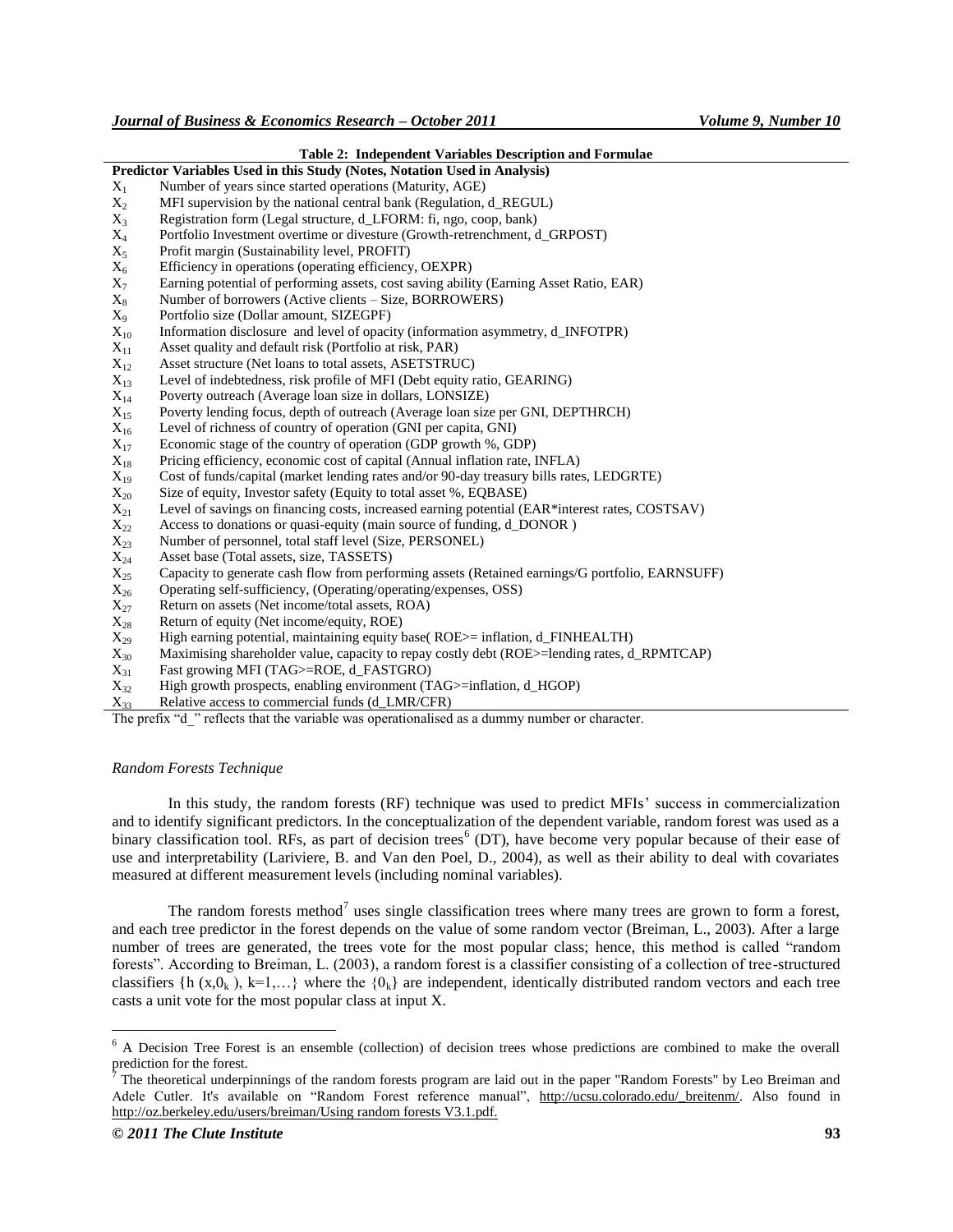#### *Journal of Business & Economics Research – October 2011 Volume 9, Number 10*

In this study, the random forests are selected as proposed by Breiman (2001) who uses the strategy of a random selection of a subset of *m* predictors to grow each tree, where each tree is grown on a bootstrap sample of the training set. Each tree then gives a classification which, as it were, constitutes the tree"s vote for that class. These votes are combined to make the overall prediction for the forest. The forest chooses the classification having the most votes (over all the trees in the forest). By this process, the model estimates the variables that are important in the classification.

### **THE EMPIRICAL RESULTS: FINDINGS**

This section presents the findings of relative importance of each of the explanatory variables with respect to successful commercialization.

#### **Relative Important Indices for the Explanatory Variables**

RF classifies the importance of the variables in terms of the ones that have the greatest impact on the dependent variable of investigation. Thus, the most important one (the one used the most for the splits of the classification trees) is scored as 100 and the rest are scored relative to the most important one. The seven most important variables are graphed in Figures 1 and  $2<sup>8</sup>$ . The variable ROA came out as most important, with a score of 1.0000. By using a cut-off value of 0.005 (derived from the training data), it was able to classify 78% of the 0's correctly and 70% of the 1's correctly. The listing of important indices, with regard to each explanatory variable of the study, indicate that the next seven variables, in order of importance, are: profit, depth of reach, GDP growth rate, loan size, gross portfolio, personnel, and age.

A number of interesting, but not surprising, findings emerge from the list of effective predictors of success. The five most important variables are indicative of the importance of good financial returns (ROA and ROE) wanted by investors, but also reflects concern on the cost of funds. It is observed that the model was able to highlight information opacity as a key predictor of success in commercialization. This is a very important finding, given the scarcity of information provision for making investment decisions in Africa. The listing also underscores the importance of the risk profile, quality of asset (PAR) and ability to absorb new capital (level of indebtedness) for MFIs that would be successful in accessing commercial funding.

While the random forest analyses provide a clear understanding of the explanatory variables that have a strong impact on the two dependent variables of this study, the direction of their impact is still unknown. Therefore, further analyses were undertaken on the entire sample by the step-wise analysis of the logistic models to assist in exploring the direction of the most important predictors.



 $8$  This results are based on a random split of the data into 2 parts; a training set (60%) and a test set (40%). The model was built on the training set and then tested on the test set.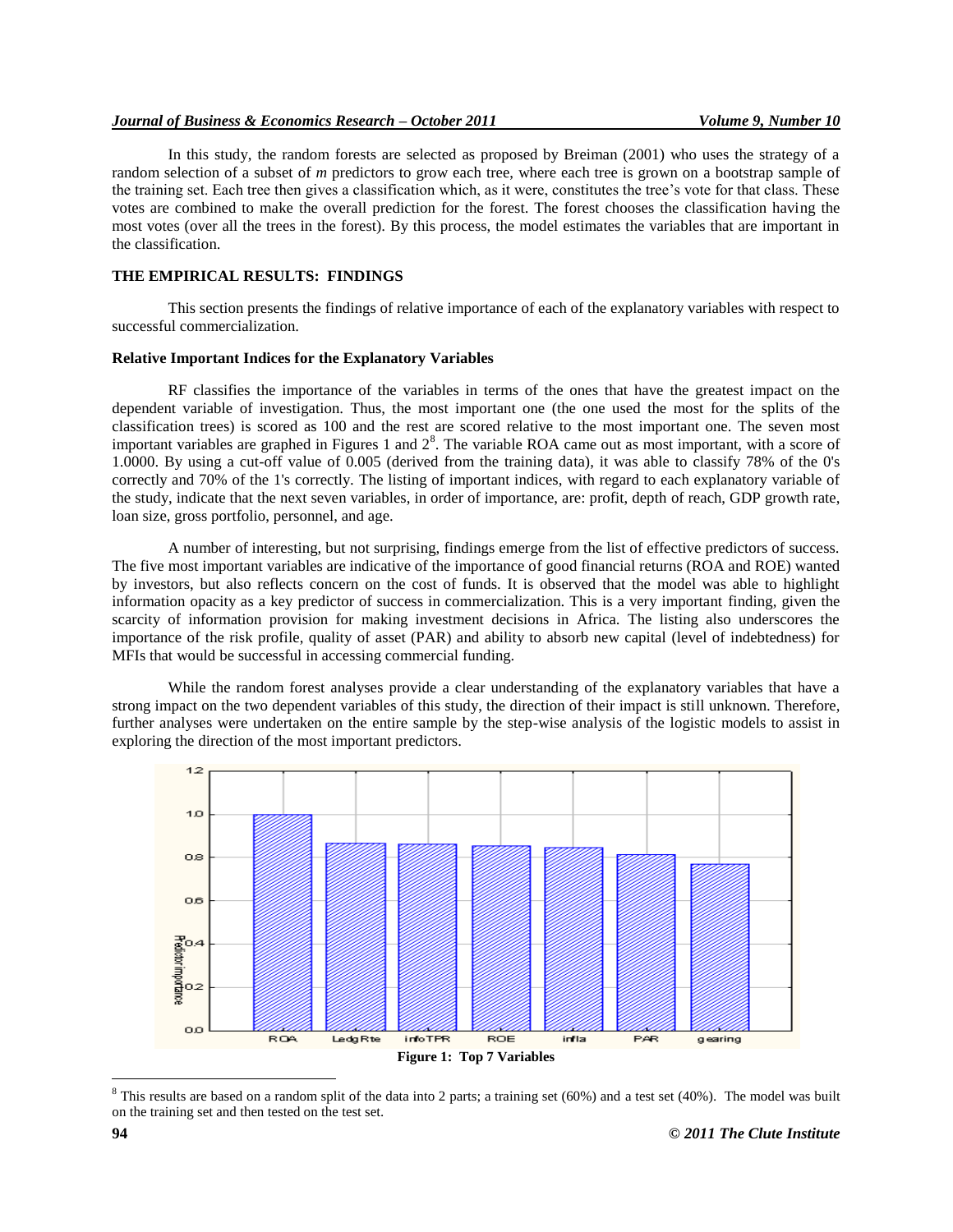

**Figure 2: Most Important Variable, ROA**

#### **Factor Analytic Logit Model Results**

To avoid both the problem of multi-collinearlity among explanatory variables and the possibility of too many variables in the analysis, a factor analysis was performed on all the variables, similar to that suggested by Jain, B.A. (2001) and Liu and Lee (1997). The general purpose of factor analytic procedure was to summarize the information in the original predictors with minimum loss and also to gain a strategic fit in the model as some variables could mask others. The other objective was to reduce the set of variables and use critical success factor scores<sup>9</sup> in estimating a maximum likelihood logit model with successful commercialization as a dependent variable.

The basic assumption is that each variable can be expressed as a linear combination of hidden factors that affect the variable and possibly other variables (Jain, B.A., 2001). Only 22 variables are subjected to a principal component analysis by the SAS FACTOR procedure to extract the most likely explanatory factors. It was not sensible to execute a factor analysis over nominal variables<sup>10</sup>, so these were excluded together with the variable on age. A study of these factors helped to gain insight into the critical success factors affecting successful commercialization. Based on eigen-values greater than 1 criterion, a five-factor solution was selected, which accounted for 63% and 59% of the variance for C-index and LMA rating, respectively. Factor 1 accounted for 22% for LMA and 18% for C-index. Only factor loadings greater than 0.50 are used to interpret the factors.

The first factor for both dependent variables can be named the profitability model because it is loaded with commercial viability performance indicators. For the LMA, six variables are loaded onto this factor. It underscores the importance of financial sustainability and cash flow generation in attracting commercial capital. The most important three critical success factors are earning sufficiency in terms of cash flow adequacy, ROA and operating efficiency. This factor suggests that more profitable MFIs are likely to attract commercial capital and be successful in commercialization, all things being equal.

<sup>&</sup>lt;sup>9</sup> To create an entirely new set of variables for subsequent analysis, composite factor scores are computed to represent each of the factors. The factor scores are then used as the raw data to represent the independent variables in logit analyses.

<sup>&</sup>lt;sup>10</sup> These were yes or no and also binary variables for: Age, Regul, Lform, GRpost, Donor, FinHealth, RpmtCap, FastGro, HGOp, InfoTPR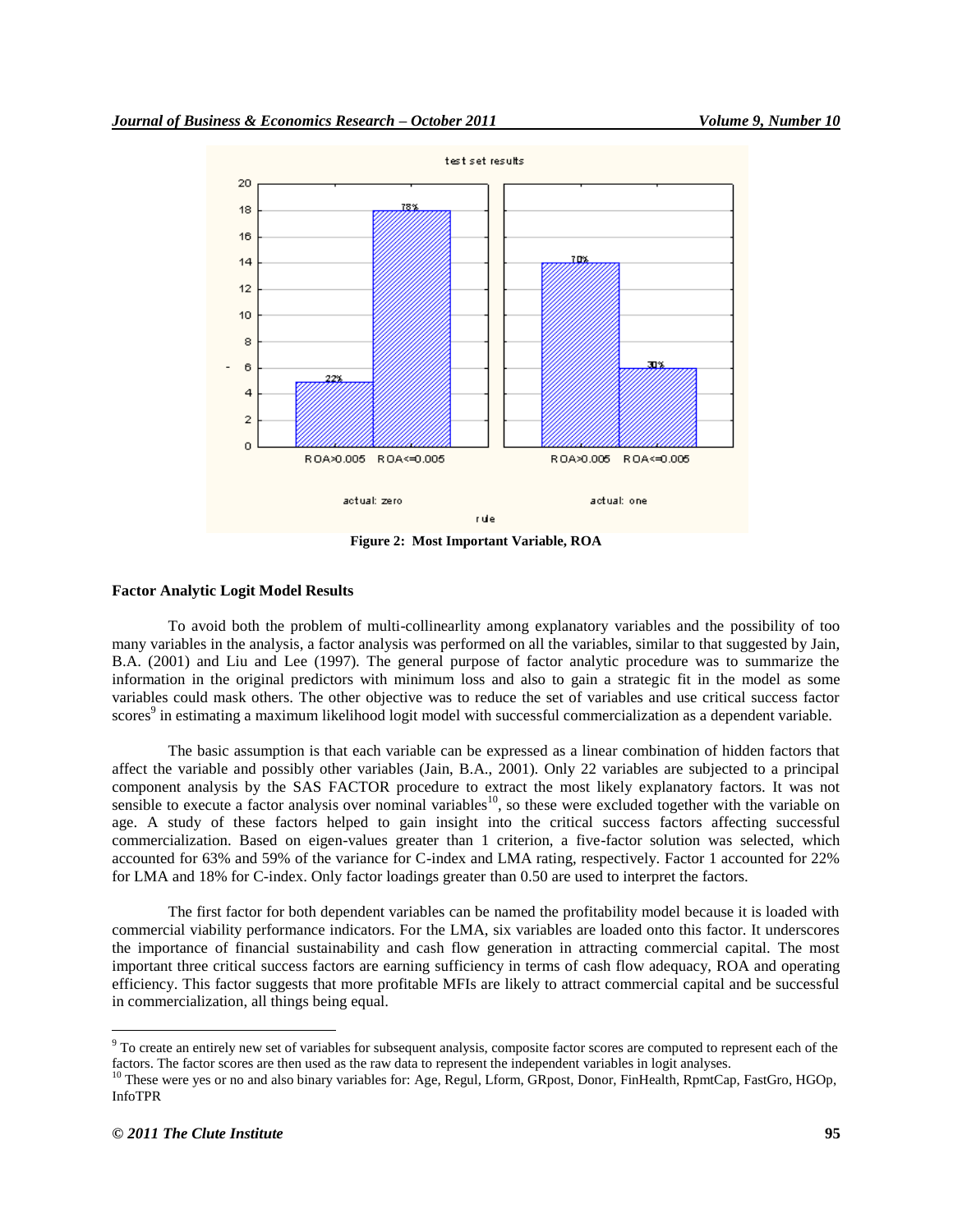# *Journal of Business & Economics Research – October 2011 Volume 9, Number 10*

The second factor is size and it represents the growth and outreach model. Four factors are selected for the LMA variable while five factors are loaded for the C-index. Important indicators of size include total assets, gross portfolio amount, number of borrowers and number of personnel. This suggests that larger MFIs, measured by their asset base, are likely to be successful in commercialization. The third factor can be called the cost saving model. Five factors are loaded, which includes earning asset ratio, ability to obtain cheap finance and save on cost of funds, maintaining high portfolio quality and effective asset structure. The fourth factor - macro environment model captures macro-economic variables, and the most important variables include the level of inflation, economic development, and cost of money in the country. Variables that load to the fifth factor include the loan size and depth of reach which are associated with social mission or poverty lending in microfinance. It is very clear from the  $LMA<sup>11</sup>$  factor loading that larger loan sizes are associated with commercialization. This finding suggests that commercializing MFIs are associated with mission drift. That is, MFIs that are likely to be successful do not lend to the poor in their society.

To measure the effectiveness of these five factors as predictors of success in commercialization, a factor analytic logit model was estimated using factor scores as independent variables. The factor scores were used for all cases where these five variables were combined with the nominal set for the prediction. The results for the null hypothesis (LMA,  $CI = 0$ ) are reported in Table 3.

| Table 3: Factor Analytic Logit Models (stepwise analysis, 3 allowed) for Total Sample |                                       |                            |  |  |
|---------------------------------------------------------------------------------------|---------------------------------------|----------------------------|--|--|
| <b>Explanatory Variable</b>                                                           | <b>Coefficient Estimates: C-index</b> | <i>p</i> - Values: C-index |  |  |
| Intercept                                                                             | 1.7150                                | 0.0332                     |  |  |
| <b>FACTOR 1</b>                                                                       | $-0.9727$                             | 0.0228                     |  |  |
| FastGro (No)                                                                          | 1.8014                                | 0.0194                     |  |  |
| RpmCap(°0)                                                                            | 0.8149                                | 0.0038                     |  |  |
| -2 log likelihood, constant only                                                      | $= 141.143$                           |                            |  |  |
| -2 log likelihood, full model                                                         | $= 101.972$                           |                            |  |  |
| Goodness of fit test, Pearson                                                         |                                       | <i>p</i> value = $0.5758$  |  |  |
| Goodness of fit test, Deviance                                                        |                                       | <i>p</i> value = $0.3988$  |  |  |
| Coefficient of concordance                                                            |                                       | 82.2%                      |  |  |
| Contingency coefficient, original versus logistic fit classification,                 |                                       | $c = 0.824$                |  |  |
| F- to-enter significant level                                                         | $= 5\%$                               |                            |  |  |
| LMA: (stepwise analysis, 8 allowed respectively)                                      |                                       |                            |  |  |
| Intercept                                                                             | 0.0278                                | 0.9337                     |  |  |
| <b>FACTOR 2</b>                                                                       | 0.9068                                | 0.0163                     |  |  |
| <b>FACTOR 5</b>                                                                       | 0.7193                                | 0.0145                     |  |  |
| Finhealth $(0)$                                                                       | 0.5336                                | 0.1011                     |  |  |
| GRpost (G)                                                                            | 0.5068                                | 0.0470                     |  |  |
| Lform (bank)                                                                          | 1.0977                                | 0.0484                     |  |  |
| Lform (Coop)                                                                          | 0.7304                                | 0.0938                     |  |  |
| $Lform$ (FI)                                                                          | $-0.3834$                             | 0.0077                     |  |  |
| Regul (No)                                                                            | 0.7569                                | 0.0147                     |  |  |
| -2 log likelihood, constant only                                                      | $= 142.312$                           |                            |  |  |
| -2 log likelihood, full model                                                         | $= 118.088$                           |                            |  |  |
| Goodness of fit test, Pearson                                                         |                                       | <i>p</i> value = $0.2006$  |  |  |
| Goodness of fit test, Deviance                                                        | <i>p</i> value = $0.0471$             |                            |  |  |
| Coefficient of concordance                                                            |                                       | 76.1%                      |  |  |
| Contingency coefficient, original verses logistic fit classification,<br>$c = 0.762$  |                                       |                            |  |  |
| F- to-enter significant level                                                         |                                       |                            |  |  |

For the C-index, the final logistic model fitted does not include either of the size, macro-economic, or asset quality variables. The software allowed for testing the overall fit of the model; i.e., how well all the predictors of the constructs, taken simultaneously, satisfy the criterion validity requirement. To evaluate this overall goodness-of-fit, several measures were considered. The Pearson Goodness-of-fit test and the Deviance test both show that the fitted

 $<sup>11</sup>$  The LMA factor analysis seems to be better than the C-index in grouping relevant variables. It also explains more variance.</sup>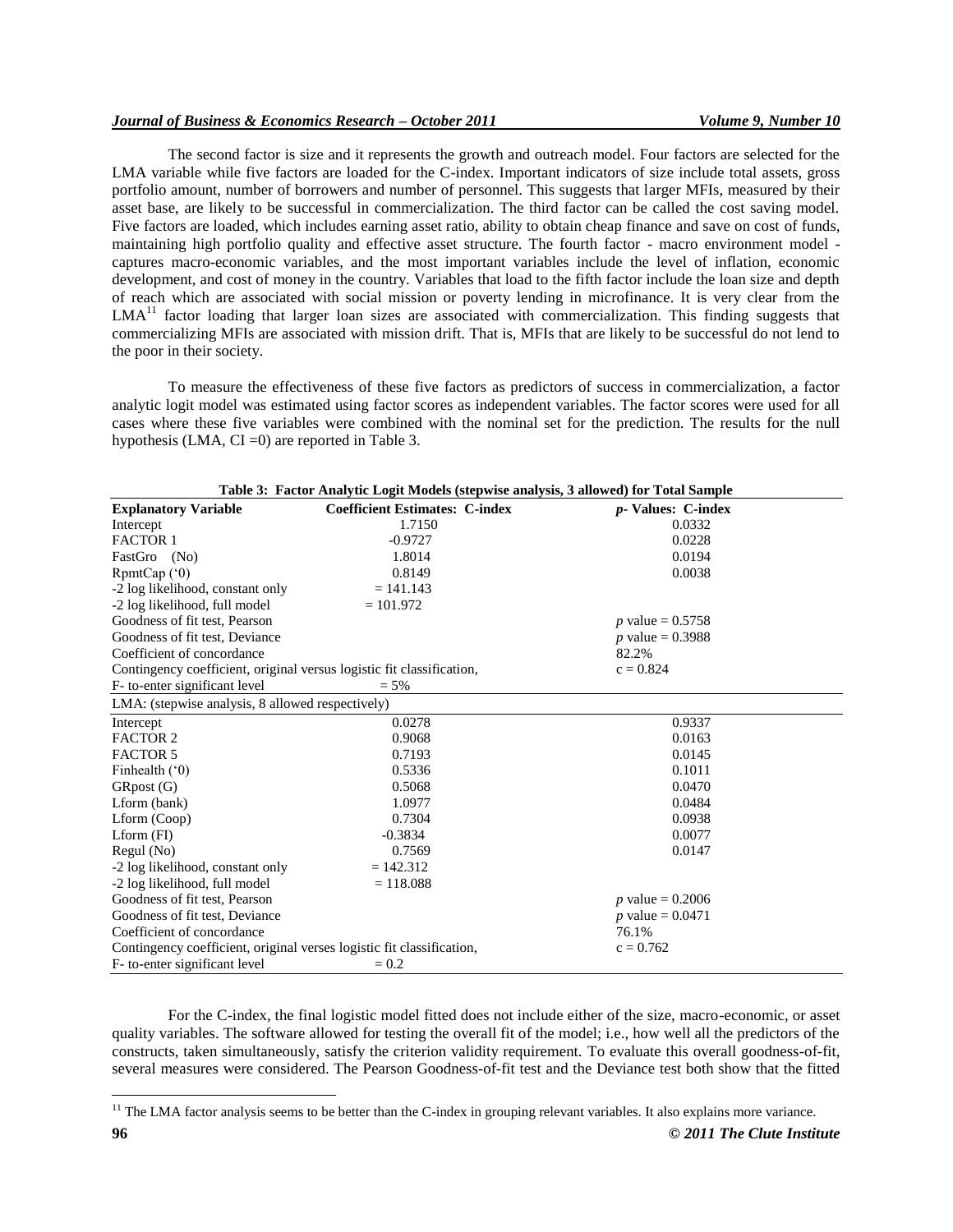model seems to be fitting well with p-values 0.5758 and 0.3988 for the null hypothesis. The value for the -2 LL measure indicates the model is good. The performance of the model is also satisfactory given a high coefficient of concordance of 82.2%. The percentages of predicted probabilities and observed responses mean that 82.2% of observations are classified as originally identified, while 17.4% are discordant with 0.4% ties. This is indicative of a high predictive accuracy of the factor analytic model with C-index as the binary variable.

The most significant variables in the logistic model are repayment capacity for commercial loans (Rpmt cap), existence of growth opportunities (FastGro), and underlying critical success factors in FACTOR 1. Five profitability indicators are selected in FACTOR 1, with the most influential being earning sufficiency of the portfolio or liquidity (EarnSuff), operating efficiency and return on assets (ROA). The negative coefficient for FACTOR 1 (profitability model) means that a MFI has a high probability of failure to succeed in commercialization (low CI-value) if its ability to earn profit on earning assets is low. As expected, low or no growth opportunity in the country of operation diminishes chances of success in commercialization. This result is interesting as it confirms other research findings that fast-growing firms need external finance (Upneja and Dalbor, 2001). The findings also emphasize that commercial funds are costly and that a MFI must have the ability to raise sufficient return to repay costly debt as well as maximize shareholder value.

The LMA measure of simple increase of leverage singles out the legal form of an institution as important in attracting investors. It emerges that being an NGO-MFI is positively associated with access to capital, unlike institutions that are banks, financial institutions or cooperatives. As can rightly be predicted, being under the supervision of the national central bank (regulated) is important in accessing commercial capital. Regulated institutions are seen by investors as more safe than unregulated ones. FACTOR 5 (social mission model) is significant with a positive coefficient. It settles the long-term debate as to whether commercialization causes mission drift in microfinance. It is clear that commercializing MFIs will have larger loan sizes and low depth of reach which is not consistent with serving the poor. Finally, the results support the conjecture that larger MFIs are successful in attracting commercial investors. The size of the organization says something about absorption capacity given small loan sizes in the microfinance industry. Investors, therefore, will be looking at larger and profitable MFIs for their investment portfolios.

Having identified the success factors for accessing commercial funding brings the question, "Are MFIs in Africa able to meet the conditions set by the indicators of success?" The next section explores the major issue of whether commercialization is taking root in Africa, and or profiles the degree of commercial access across firms, countries and regions in the continent. The trend in the region and what institutions are relying on for their growth needs is also reported.

#### **Studying the Evolution of Commercial Funding Patterns across Countries in Africa**

The country likelihood of future success with commercial microfinance is investigated in order to maximize the modelling of reality. The results of the examination of which sources of finance are likely to play a major role in relaxing the financing constraint on growth MFIs in Africa are also shown. Focus was put on efforts made by African MFIs in tapping the financial markets in comparison to waiting on donations. The examination of the 21-country sample looked at dynamics of commercial microfinance, following estimation procedure suggested by Demirguc-Kunt, A. and Maksimovic, V. (1998). Thus, for each MFI, the predicted rating binary variable was obtained for either the C-index or LMA rating. As necessary, dummy variables were formed for each MFI, based on the parameter under investigation that takes on the value of 1 and 0. For each country, the proportion of MFIs that have access to commercial funding over the sample period was found. Performance results on degree of success with commercialization per country are shown in Table 4 for the estimated leverage ratios of sample countries.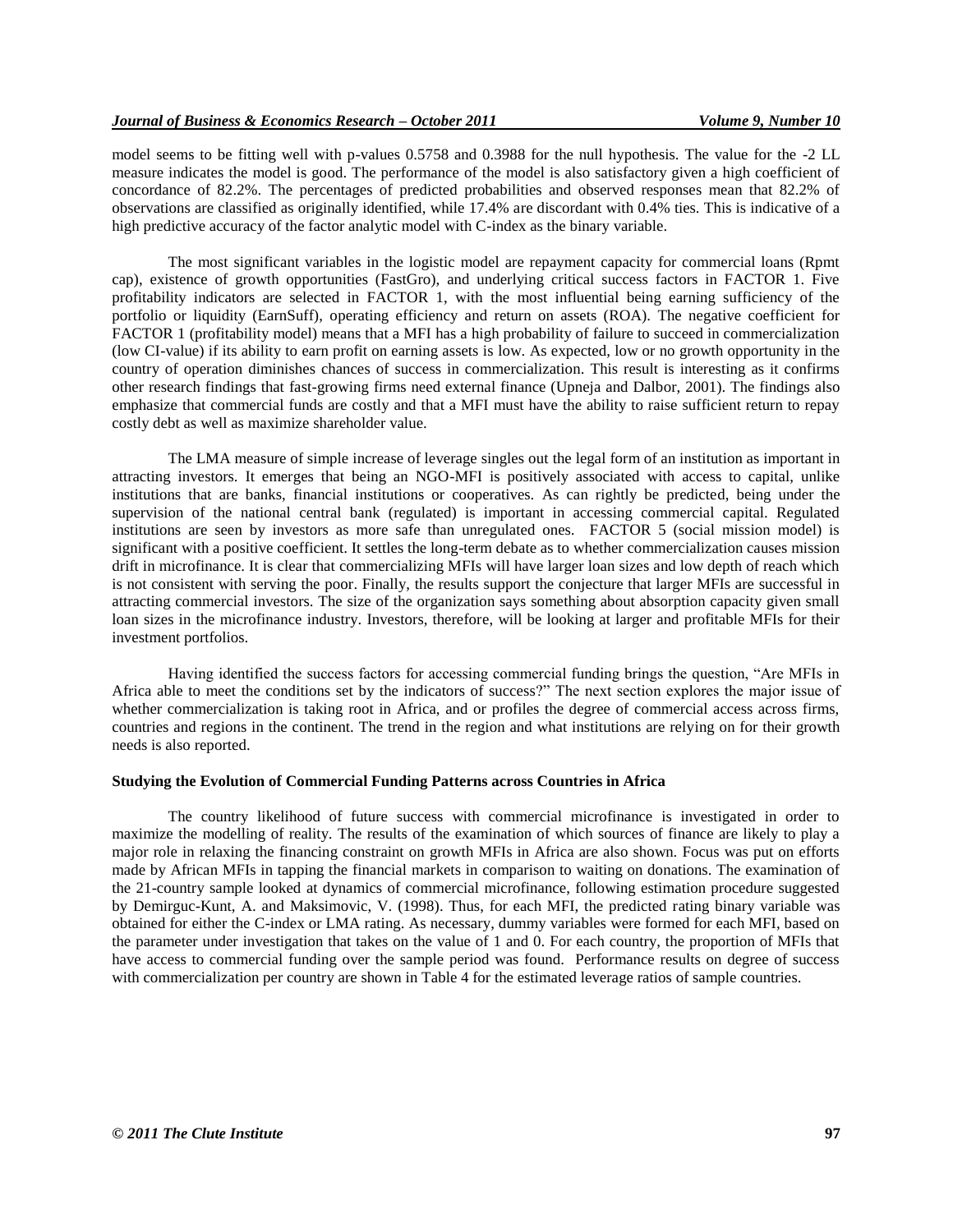|               | Table 4: Proportion of Portfolio Supported by Donations (quasi-equity financing) over Sample Period ('98-'03) |      |      |                |
|---------------|---------------------------------------------------------------------------------------------------------------|------|------|----------------|
| Country       | Yr3                                                                                                           | Yr2  | Yr1  | Leverage ratio |
| All Africa    | 52%                                                                                                           | 52%  | 57%  | 48%            |
| Benin         | 43%                                                                                                           | 57%  | 43%  | 57%            |
| Cameroon      | 25%                                                                                                           | 13%  | 38%  | 75%            |
| Congo DRC     | 0%                                                                                                            | 0%   | 25%  | 100%           |
| Egypt         | 40%                                                                                                           | 40%  | 80%  | 60%            |
| Ethiopia      | 64%                                                                                                           | 73%  | 64%  | 36%            |
| Ghana         | 100%                                                                                                          | 100% | 50%  | 0%             |
| Cote d'Ivoire | 0%                                                                                                            | 0%   | 0%   | 100%           |
| Kenya         | 57%                                                                                                           | 71%  | 71%  | 43%            |
| Madagascar    | 22%                                                                                                           | 33%  | 33%  | 78%            |
| Mali          | 67%                                                                                                           | 33%  | 33%  | 33%            |
| Morocco       | 100%                                                                                                          | 100% | 100% | 0%             |
| Mozambique    | 0%                                                                                                            | 0%   | 100% | 100%           |
| Nigeria       | 75%                                                                                                           | 100% | 75%  | 25%            |
| Rwanda        | 100%                                                                                                          | 100% | 100% | 0%             |
| Senegal       | 67%                                                                                                           | 67%  | 67%  | 33%            |
| South Africa  | 50%                                                                                                           | 50%  | 50%  | 50%            |
| Tanzania      | 80%                                                                                                           | 100% | 100% | 20%            |
| Togo          | 40%                                                                                                           | 20%  | 20%  | 60%            |
| Tunisia       | 100%                                                                                                          | 100% | 100% | 0%             |
| Uganda        | 53%                                                                                                           | 40%  | 60%  | 47%            |
| Zimbabwe      | 100%                                                                                                          | 67%  | 67%  | 0%             |

In terms of the relative proportions of the different types of financing, Table 4 indicates an almost equal proportion between IBF (interest bearing funds-all forms of debt plus savings deposits) and N-IBF (donations plus share capital and retained earnings) for MFIs in Africa. By and large, quasi equity (donations) play an important financing role. This notwithstanding, a transition is taking place. There is a greater use of IBFs over time. Columns II to IV provide an estimate of the trend over three years and defines commercialization efforts per sample country. For example, three years ago, 57% of the portfolio in sample Africa MFIs was financed by donations, internal resources, and share capital. This has continued to decrease over time and now stands at 52%. This reflects a gradual replacement of donations and equity capital with commercial capital. Different countries across Africa have differing choices of finance type and/or practice. Some have a reverse trend while others are moving away from donations.

While it is true that most MFIs tend to rely on donations, the importance of this source of finance seems to be declining. Clear examples of increased attraction of interest-bearing debt (commercial capital) include Egypt, Kenya, Madagascar, and Tanzania. From a country perspective, this is where the strategy of commercialization in Africa is taking root. The results are also consistent with what is happening in those counties; for example, the first microfinance bank in Africa was started in Kenya in 1999! Subsequently, in 2005, the first MFI to issue a bond was in Kenya. Countries with high levels of non-interest bearing finance sources include Ethiopia, Morocco, Nigeria and Senegal. It is to be noted that in Africa, Ethiopia was the first country to enact a microfinance regulatory bill in 1996. As expected, equity financing plays a key role.

Column V of Table 4 indicates the estimated proportion (All Africa - 48%) of portfolio financed by commercial funds over the sample period. Not surprisingly, sample MFIs generally obtain as much funding from donors as from commercial sources. The results are reflective of two things: 1) that some MFIs have been more successful in commercialization or 2) some countries have better enabling environment for commercialization to thrive more than others across the continent.. This development in Africa, per these results, is comparable with the larger trend of the industry as obtained in studies of funding patterns in Latin America (Jansson, 2003). Jansson (2003), in a study of 97 MFIs in 14 countries, reported that regulated institutions tend to rely less and less on subsidized funds and more on savings deposits. He notes that financial leverage generally increases after transformation, and if funding is accessible in the country, the leverage of institutions will increase rapidly. The results show that the speed of increase in financial leverage per country depends much on the dynamism of the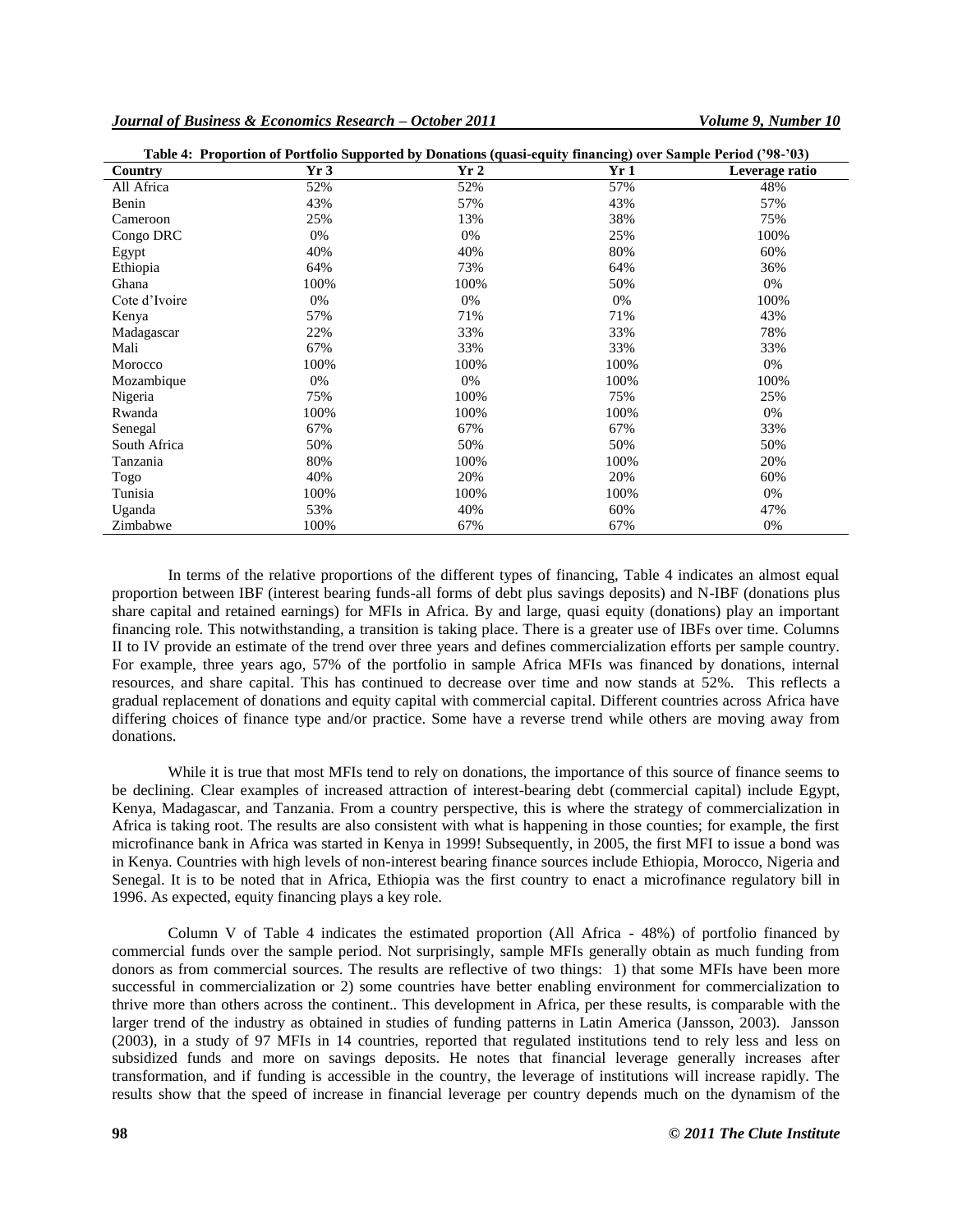market $12$  and level of development of the finance sector. Judging from the estimated leverage ratio and observed trend, it is indicative that the next important finance source for microfinance in Africa is commercial funds. This source of finance is therefore likely to play a major role in relaxing the financing constraint on growth of MFIs in Africa.

#### **Where are the Next Portfolio Investments in Microfinance Likely to be Found?**

In this section, the likelihood of success with commercialization based on the measures of success are explored: leverage multiplier added and C-index rating. Table 5 carries a summary of the degree to which MFIs in a country are likely to succeed in Commercialization and also the current access levels to private capital. Higher percentages indicate higher proportion of MFIs likely to succeed in the country or status of commercial capital access, while low values show higher dependency on donations.

| Table 5: Commercial Access Status and Likelihood of Success Ranking |                                         |               |                           |
|---------------------------------------------------------------------|-----------------------------------------|---------------|---------------------------|
| Country                                                             | <b>Commercial Funding Access Status</b> | Country       | <b>Success Likelihood</b> |
| Nigeria                                                             | 1.00                                    | Tunisia       | 100%                      |
| Senegal                                                             | 1.00                                    | Morocco       | 100%                      |
| South Africa                                                        | 0.75                                    | Uganda        | 73%                       |
| Benin                                                               | 0.71                                    | Kenya         | 71%                       |
| Madagascar                                                          | 0.67                                    | Senegal       | 67%                       |
| Zimbabwe                                                            | 0.67                                    | Benin         | 57%                       |
| Ethiopia                                                            | 0.64                                    | Ethiopia      | 55%                       |
| Kenya                                                               | 0.57                                    | Nigeria       | 50%                       |
| All Africa                                                          | 0.53                                    | Congo DRC     | 50%                       |
| Congo DRC                                                           | 0.50                                    | All Africa    | 44%                       |
| Ghana                                                               | 0.50                                    | Tanzania      | 40%                       |
| Morocco                                                             | 0.50                                    | Mali          | 33%                       |
| Uganda                                                              | 0.47                                    | South Africa  | 25%                       |
| Tanzania                                                            | 0.40                                    | Cameroon      | 25%                       |
| Togo                                                                | 0.40                                    | Togo          | 20%                       |
| Mali                                                                | 0.33                                    | Madagascar    | 11%                       |
| Cameroon                                                            | 0.25                                    | Zimbabwe      | 0%                        |
| Egypt                                                               |                                         | Rwanda        | 0%                        |
| Cote d'Ivoire                                                       |                                         | Mozambique    | 0%                        |
| Mozambique                                                          |                                         | Cote d'Ivoire | 0%                        |
| Rwanda                                                              |                                         | Ghana         | 0%                        |
| Tunisia                                                             |                                         | Egypt         | 0%                        |

Column II of Table 5 presents an index measure of proportion of MFIs accessing commercial funding across countries in Africa and access increases with higher index values. This ranking of country attraction of commercial capital reflects the status and/or probability of firms likely to succeed in commercial microfinance. The critical value was set at 50% where the assumption was made that ranking of commercial success predicts an MFI/country as successful when a percentage higher than 50% is obtained. Thus, less than half (40%) of the MFIs in Tanzania have access to the capital markets and therefore adopted a commercialization strategy for funding their portfolio. The results show that the sample just passes the 50% mark (Africa overall - 53%) to suggest that most MFIs in the continent, as estimated, can attract and are tapping commercial capital. This status ranking confirms that Africa, as a continent, has just started the transition to private capital and is indeed breaking away from donations or traditional approaches of financing microfinance (Cheritonenko, S. et al., 2004).

 $12$  In some countries such as Cote d'Ivoire, Rwanda, DRC Congo and Mozambique the results reflect more on the low development of the finance sector. In some cases, the stated percentages may reflect a dysfunctional economy or industry while in other countries it shows government subsidies or market distortion. This is the case of Tunisia, Morocco, and Zimbabwe.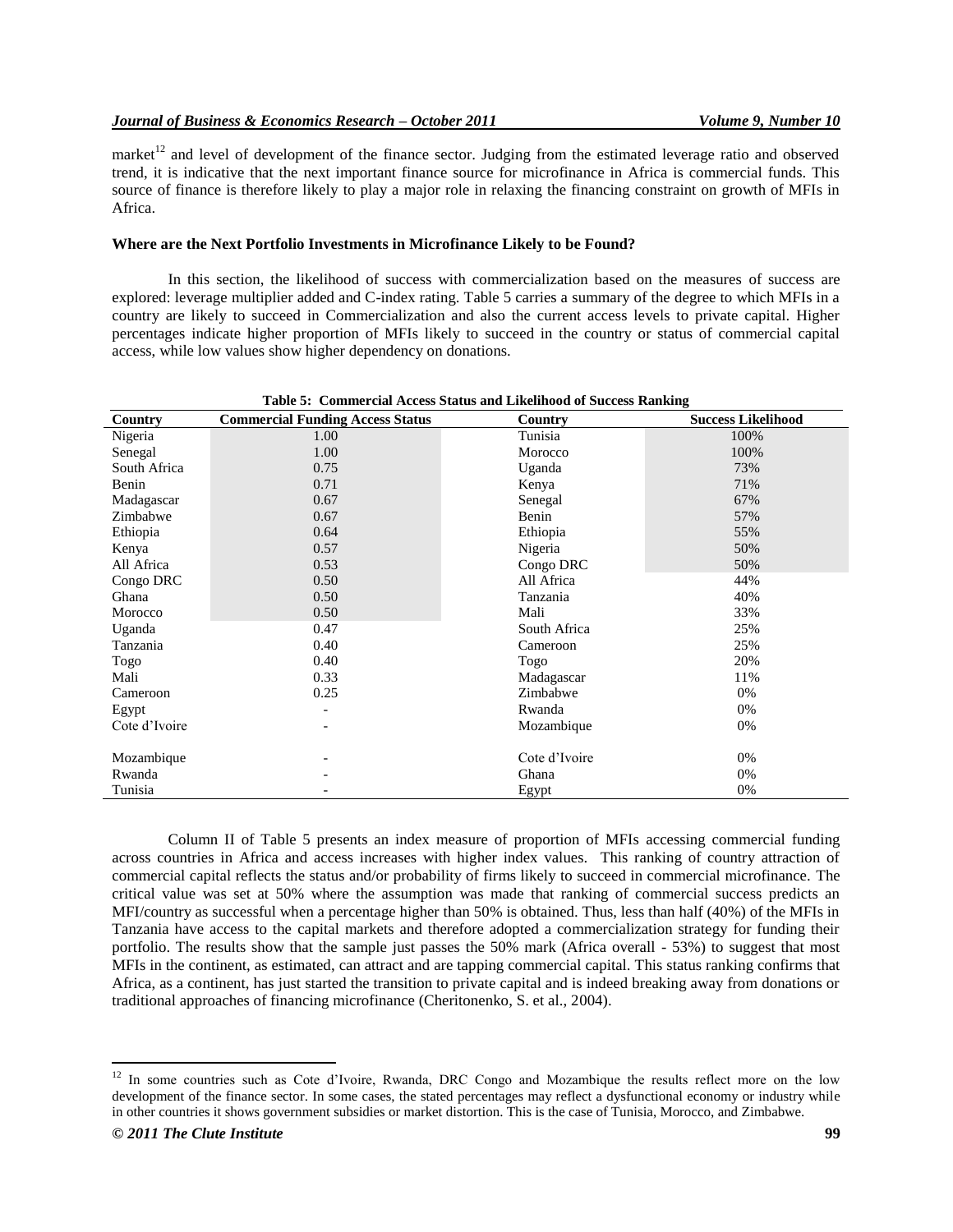Meehan, J. (2004) highlights four large pioneering capital access deals involving MFIs and the capital markets. The author notes that investors are beginning to see microfinance for the poor as an investment opportunity even though entry is slow. This is particularly so because leading MFIs that would have shown the way are still courting with donors. Notwithstanding, it is clear from the above results that the desire to tap the capital markets and capacity to link with commercial investors is a realizable vision $13$ .

Column II of Table 5 reveals that only MFIs in 10 countries are not able to access commercial funding. Among the 10, five are noteworthy - Egypt and Tunisia show low proportions for reasons that in these countries microfinance thrives on government subsidies or donations. For Rwanda, Cote d"Ivoire, and Mozambique, the effect of war has resulted in a weak industry and therefore less interest by investors or absence of a well functioning banking/financial sector. On the other hand, 60 to 100% of MFIs in seven countries have good access to commercial capital to expand their loan portfolios. Results show that more than half of the countries in our sample will struggle (44% likelihood degrees of success) to be successful in commercialization.

Table 6 results reveal regions where successful commercialization is taking place. As per the findings, the LMA rating result in Column III is reflective of what is, than what is likely, to happen. That is "a temperature gauge" giving the status of commercial access to funding. It shows that two regions - West and Southern Africa - are experiencing greater access to commercial capital. Column IV, on the other hand, provides a prediction of which countries will achieve success in attracting commercial investors in the coming years. It is interesting to note that, in contrast to the LMA, the C-index is a good predictor in that it is able to distinctively show the shift of future use of commercial debt to northern countries and the eastern region of Africa. Attraction and future access to commercial funding differ across countries in the sample. Broadly, the findings conform to current commercialization trends in the microfinance industry (Meehan, J., 2004; Jasson, T., 2003; USAID, 2005; and Cheritonenko, S. et al., 2004) where most countries and MFIs have embraced commercialization as an alternative source of finance.

Inspection of column IV shows that all but 12 countries will most likely succeed in commercialization. Among the 12 countries likely to experience difficulties in accessing commercial capital, those in Southern Africa have particularly low proportions where our estimates show that only 0-25% of MFIs are likely to be successful in commercialization. On the other end of the spectrum are countries, such as Morocco, Tunisia, Uganda, Kenya, and Senegal, where higher proportions observed indicates a high degree of success  $(60 - 100\%)$ . Overall, the results suggest that less than half of the countries are likely to be successful with commercialization in the future.

By comparing across column III and IV, it is possible to obtain an indication of relative importance of commercial capital in relaxing financing constraint for MFIs in Africa. Thus, for example in the case of Ghana, 50% of MFIs have access to commercial capital over the sample period. But in the coming years, the model predicts that none of these MFIs will gain access to commercial debt. This suggests that for Ghana, the way to go is not commercialization because of the criteria for accessing private capital. In the case of Kenya, 57% of MFIs have access and a higher proportion (71%) will most likely succeed in obtaining commercial capital. For such a country, the results suggest that commercialization will play a major role in meeting the funding gap.

Whereas commercialization seems to play a vital role currently in relaxing financing constraint in Africa, the results suggest that this may not be the case in the future for most MFIs in sample countries. However, country success will be dependent on market development. This contention is consistent with observations made by McKee, K. (2001) and Charitonenko, S. et al. (2004) who noted that financing growth with commercial debt is more common in mature microfinance markets.

<sup>&</sup>lt;sup>13</sup> Meehan, J. (2004) predicts that in the next 5 to 10 years MFIs would be financing themselves exclusively with commercial sources of finance.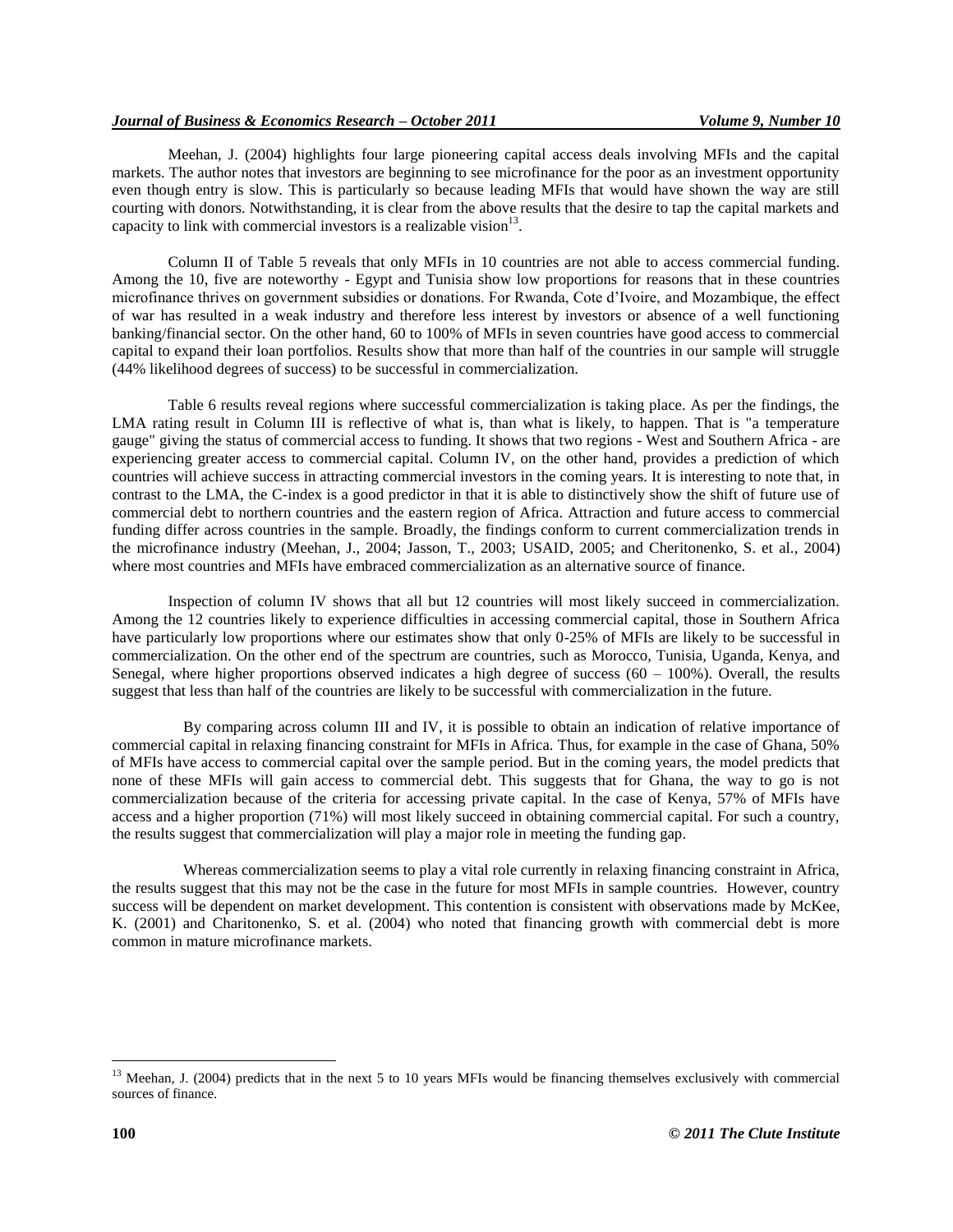| Journal of Business & Economics Research – October 2011 |  |  |  |  |  |
|---------------------------------------------------------|--|--|--|--|--|
|---------------------------------------------------------|--|--|--|--|--|

*Journal of Business & Economics Research – October 2011 Volume 9, Number 10*

| Table 6: Africa Regional Commercial Funding Access and Orientation Ranking |                |              |                               |  |
|----------------------------------------------------------------------------|----------------|--------------|-------------------------------|--|
|                                                                            | <b>Region</b>  | <b>CFA</b>   | Degree $(\% )$ of             |  |
| Country                                                                    | <b>Name</b>    | <b>Index</b> | <b>Commercial Orientation</b> |  |
| Egypt                                                                      |                | 0.00         | $\Omega$                      |  |
| Morocco                                                                    |                | 0.50         | 100                           |  |
| Mali                                                                       | North &        | 0.33         | 33                            |  |
| Tunisia                                                                    | Sahelian       | 0.00         | 100                           |  |
| <b>Region</b>                                                              | 4              | 0.21         | 58 %                          |  |
| Uganda                                                                     |                | 0.47         | 73                            |  |
| Ethiopia                                                                   |                | 0.64         | 55                            |  |
| Kenya                                                                      |                | 0.57         | 71                            |  |
| Tanzania                                                                   | Eastern &      | 0.40         | 40                            |  |
| DR Congo                                                                   | Central        | 0.50         | 50                            |  |
| Rwanda                                                                     |                | 0.00         | $\overline{0}$                |  |
| <b>Region</b>                                                              | 6              | 0.43         | 48 %                          |  |
| Benin                                                                      |                | 0.71         | 57                            |  |
| Cameroon                                                                   |                | 0.25         | 25                            |  |
| Togo                                                                       |                | 0.40         | 20                            |  |
| Nigeria                                                                    |                | 1.00         | 50                            |  |
| Senegal                                                                    | West           | 1.00         | 67                            |  |
| Ghana                                                                      |                | 0.50         | $\overline{0}$                |  |
| Cote d'Ivoire                                                              |                | 0.00         | $\Omega$                      |  |
| <b>Region</b>                                                              | $\overline{7}$ | 0.55         | $31\%$                        |  |
| Madagascar                                                                 |                | 0.67         | 11                            |  |
| South Africa                                                               |                | 0.75         | 25                            |  |
| Zimbabwe                                                                   | Southern       | 0.67         | $\overline{0}$                |  |
| Mozambique                                                                 |                | 0.00         | $\mathbf{0}$                  |  |
| <b>Region</b>                                                              | $\overline{4}$ | 0.52         | $9\%$                         |  |
| Africa Survey                                                              | 21 countries   | 0.53         | 44%                           |  |

#### **CONCLUSION**

One major challenge for the theory of microfinance development is to explain the diversity of institutional performances in poverty alleviation across countries. There are still countries where people are very poor and where microfinance has not helped them, while others are making good progress and are moving away from poverty through microfinance interventions. In this study, the concern was "Why do some MFIs access funding, while others do not? What are the requirements for success in connecting to the financial markets for funding?" In an attempt to answer this question, the influence of 33 variables was analyzed to determine significant predictors of success with commercialization. The results are indicative of the importance of good financial returns and administrative efficiency (ROA, cash flow adequacy and operating expense ratio), transparent reporting and information disclosure (information opacity), and concerns for cost of funds (lending rates), as well as inflation levels in the country. Large MFIs with big loan sizes are particularly attractive. The listing also underscores the importance of the risk profile; quality of asset (PAR), and ability to absorb new capital (level of indebtedness) for MFIs that would be successful in accessing commercial funding.

Other key factors identified for enabling access to commercial funding include regulatory status, as well as whether an institution is registered as a NGO. As expected, existence of growth opportunities was highlighted as an important factor. Incidentally, the results show that it is irrelevant whether the main funding base is donations or not. This means a MFI can have multiple sources of funding, including donors, and still be attractive to investors.

The results shed light on the central issue and debate regarding whether MFIs in Africa can survive without donor funding (financial dependence). According to this study, more than half of sample MFIs are enjoying access to commercial finance while obtaining donations. However, the C-index predicts that Africa, as a continent, is entering a transitional phase and moving away from donations, but struggling to be successful in commercialization. MFIs in North African countries are more likely to be successful, followed by East and then West Africa. Each of

#### *© 2011 The Clute Institute* **101**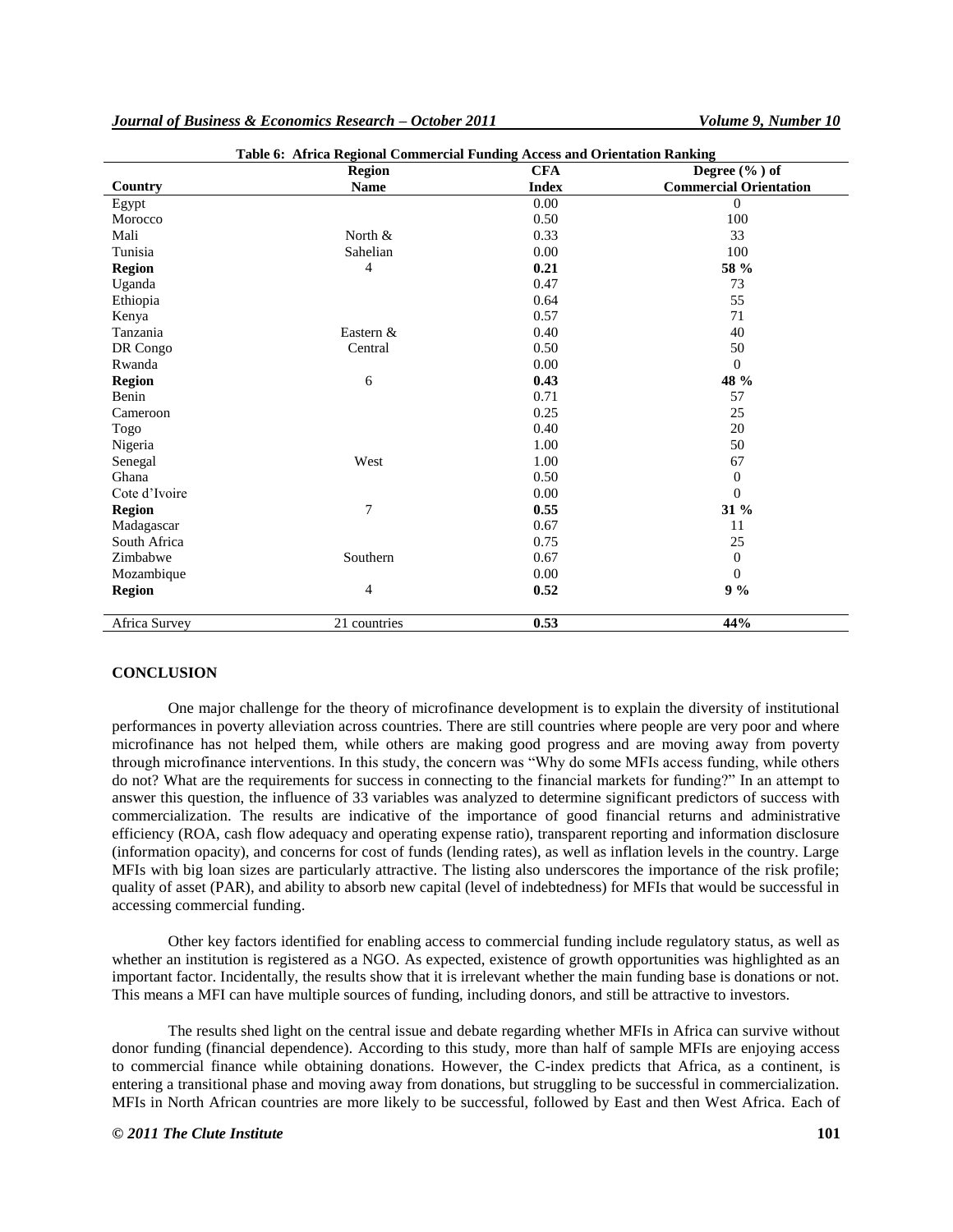these groups of countries presents an opportunity for investors and indicates a likely destination for commercial funds.

Research findings support previous studies that have looked at the funding evolution of microfinance institutions. The results have important implications for investors, as well as for MFIs seeking capital. Regulated MFIs pursuing commercialization schemes in Africa need to show good financial performance metrics, a sizeable amount of assets (big balance sheet), and quality loan-book. Growth prospects and an enabling environment will also be more beneficial to commercial investors. Small, slow-growing and unprofitable MFIs that offers small loan sizes do not appear to access significant amounts of capital from commercial sources. Such institutions are probably better off seeking donor development funds.

This paper has developed the pathway through which a MFI can become part of the financial landscape, and it identified the factors that underpin success in commercializing microfinance institutions. It is suggested that this model can be useful within organizations to establish the baseline measures for future success in commercialization. It can also be helpful for investors to simply take MFI"s temperature, relative to the level of access to commercial funding and possession of key performance requirements in microfinance. Among organizations, it can provide a useful industry profile and relative ranking in terms of adoption of the strategy of commercialization.

# **ACKNOWLEDGEMENT**

This paper is based on the final part of the author"s PhD dissertation at the University of Stellenbosch Business School. He would like to thank his promoter, Professor Nicholas Biekpe, for his valuable motivation, comments and corrections on earlier versions. Any other errors are the author"s.

# **AUTHOR INFORMATION**

**Josephat Mboya Kiweu** has an MBA (finance) and a B Com (Accounting option) from the University of Nairobi - Kenya and a PhD (Finance) from the University of Stellenbosch Business School in South Africa. Joséphat has an extensive career spanning over 18 years as a financial management professional. His main areas of research are: banking, microfinance and finance in general, financial markets/sector development, corporate governance, and microenterprise development. He teaches and supervises PhD students, Masters and undergraduates besides in involvement in consulting work. Joséphat"s professional qualifications include (ACCA), Fellow of (IFC), and Fellow of (AFP). For correspondence, e-mail the author at mboya@acesbc.com. or Tel. +254 721 725931.

#### **REFERENCES**

- 1. ADB (2000), "Finance for the Poor: Microfinance Development Strategy". Manila: Asian Development Bank, 2000.
- 2. Barrios, V.E. and Blanco, J.M. (2003), The effectiveness of bank capital adequacy regulation: A theoretical and empirical approach, *Journal of Banking & Finance*, 2003
- 3. Beck, T. and Demirguc-Kunt, A., Levine R. (2004), "Finance, Inequality and poverty: cross Country Evidence". WPS3338.
- 4. Beck, T. and M. Fuchs (2004) "Structural issues in the Kenyan financial system: Improving competition and Access". World Bank policy research paper, 3363, July 2004.
- 5. Berger, A. N. Kashyap, A. K. and Scalise, J. M. (1995), The role of capital in financial institutions, *Journal of Banking & Finance*, 19 (1995), 393-430.
- 6. Breiman, L. (2001), Random forests. *Machine Learning Journal,* 45(1):5.32, 2001.
- 7. Breiman, L. (2001), "Random forests", Statistics department, University of California, Berkeley, CA 94720, 2001. Working papers.
- 8. Breiman, L. (2003), "*Manual on setting up, using, and understanding random forests v3.1*", [http://oz.berkeley.edu/users/breiman/Using random forests V3.1.pdf.](http://oz.berkeley.edu/users/breiman/Using%20random%20forests%20V3.1.pdf)
- 9. Charitonenko, S., Campion, A. and Fernando, N.A. (2004), "Commercialization of Microfinance; Perspectives from South and South-Eastern Asia". Asian Development Bank, Manila, Philippines, 2004.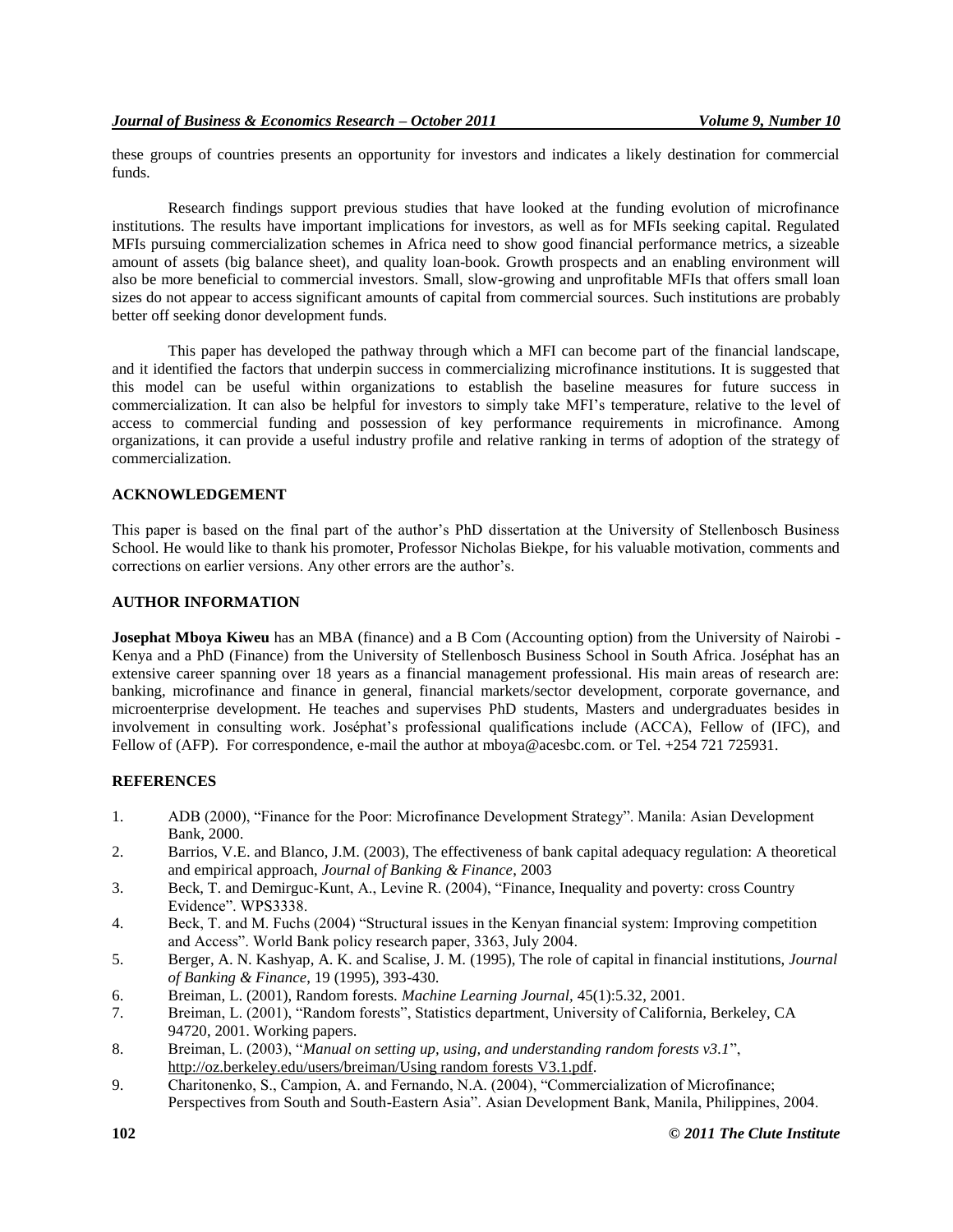- 10. CGAP (2002), *"Financial sustainability in Microfinance*". Donor briefs No.1, April 2002.
- 11. CGAP (2002), "Helping to Improve Donor Effectiveness in Microfinance, Microfinance Donor Projects: 12 Questions about Sound Practice", Donor Briefs N0.1, Consultative Group to Assist the Poorest, Washington DC.
- 12. Christen, R. (2000), "Commercialization and Mission Drift: The transformation of Microfinance in Latin America. Occasional Paper No. 5, Consultative Group to Assist the Poorest, Washington DC.
- 13. Christen, R. and Drake, D. (2001), "Commercialization of Microfinance. Working Paper, Microenterprise Best practices (MBP"), Development Alternatives, Inc., USAID project, Bethesda. MD.
- 14. Clarence, N.W. (2001), A study on using Artificial Neural networks to develop an early warning predictor credit unions financial distress with comparison to the probit model. *Managerial Finance,* Vol. 27, No. 4 (2001).
- 15. Demirgunc-Kunt, A. and Maksimovic, N. (1998), "Law, Finance and Firm growth". *The Journal of Finance,* Vol. LIII, No. 6 Dec. 1998
- 16. De Sousa-Shields, M., Frankiewicz, C., Miamidian, E., Jos Van der Steeren, King, B. and edited by Campion, A. (2004), "Financing microfinance institutions: the context for transitions to private capital". U.S. Agency for International Development, December 2004.
- 17. Dunford, C. (2000), In search of "sound practices" for microfinance, *Journal of microfinance*, Volume 2 Number 1, spring 2000,
- 18. Halpern, S.S. and Hattel, K. (2002), "Challenges to microfinance Commercialization," Summary of "Challenge to microfinance Commercialization", Conference convened by The World Bank, June 4-6, 2001, MicroFinance Network & ACCION International, Washington DC, 2002.
- 19. Hassan, I. and Marton, K. (2003), Development and efficiency of the banking sector in a transitional economy: Hungarian experience, *Journal of Banking & Finance, xxx (2003)* xxx–xxx
- 20. Hendricks, K.B. and Singhal, V.R., (2001), Firms characteristics, total quality management, and financial performance, *Journal of Operations Management*, 19(2001) 269-285.
- 21. Hussain, Md. M. and Hoque ,Z (2002), Understanding non-financial performance measurement practices in Japanese banks A new institutional sociology perspective, *Accounting, Auditing & Accountability Journal*, Vol. 15 No. 2, 2002, pp. 162-183.
- 22. IFC (2001), Major IFC Changes and Trends FY95 FY00. International Finance Corporation Report (see also www.ifc.org), Washington DC.
- 23. Ivatury,G. and Abrams, J. (2004: "*The Market for Microfinance Foreign Investment: Opportunities and Challenges",* KfW Financial Sector Development Symposium**,** Berlin 11th . 12th November 2004.
- 24. Jacobson, T. and Roszbach, K. (2003), Bank lending policy, credit scoring and value-at-risk, *Journal of banking and Finance*, 27.
- 25. Jain, B.A. (2001), Prediction of performance of venture capitalist-backed organizations, *Journal of Business Research*, 52 (2001) 223-233.
- 26. Jansson, T. 2003. "Financing microfinance: Exploring the Financing side of microfinance Institutions". Sustainable Development Department Technical paper series. Inter-American Development Bank, Washington D.C. March 2003.
- 27. Jeng, C.A. and Wells, P.C. (2000), The determinants of venture capital financing; evidence across countries, *Journal of corporate finance*, 6 (2000) 241-289.
- 28. Kolari J. Caputo, M. and Wagner, D. (2002), Predicting large US commercial bank failures, *Journal of Economics and Business* ,54, 361–387.
- 29. Konish, M. and Yasuda, Y. (2003), Factors affecting bank risk taking; evidence from Japan, *Journal of Banking and Finance*, 2003.
- 30. Kiweu, J.M. and Biekpe, N. (2009), Leveraging donor funds: The switch to commercial sources of funds, *Managerial finance journal*, Forthcoming.
- 31. Laittinen, E.K. (2002), Financial Rating of European Technology Companies: An international comparison, J*ournal of Business Finance & Accounting*, 29 (7) & (8), Sept/Oct.2002
- 32. Lariviere, B. and Van den P. (2004), "Predicting Customer retention and profitability by using Random Forests and Regression Forests Techniques". Faculteit Economie EN BEDRIJFKUNDE, Working paper, December 2004.
- 33. Liu, D-Y. and Lee, S-P. (1997), An analysis of risk classification for residential mortgage loans, *Journal of property finance,* Vol. 8, No 3, 1997 (207-225).